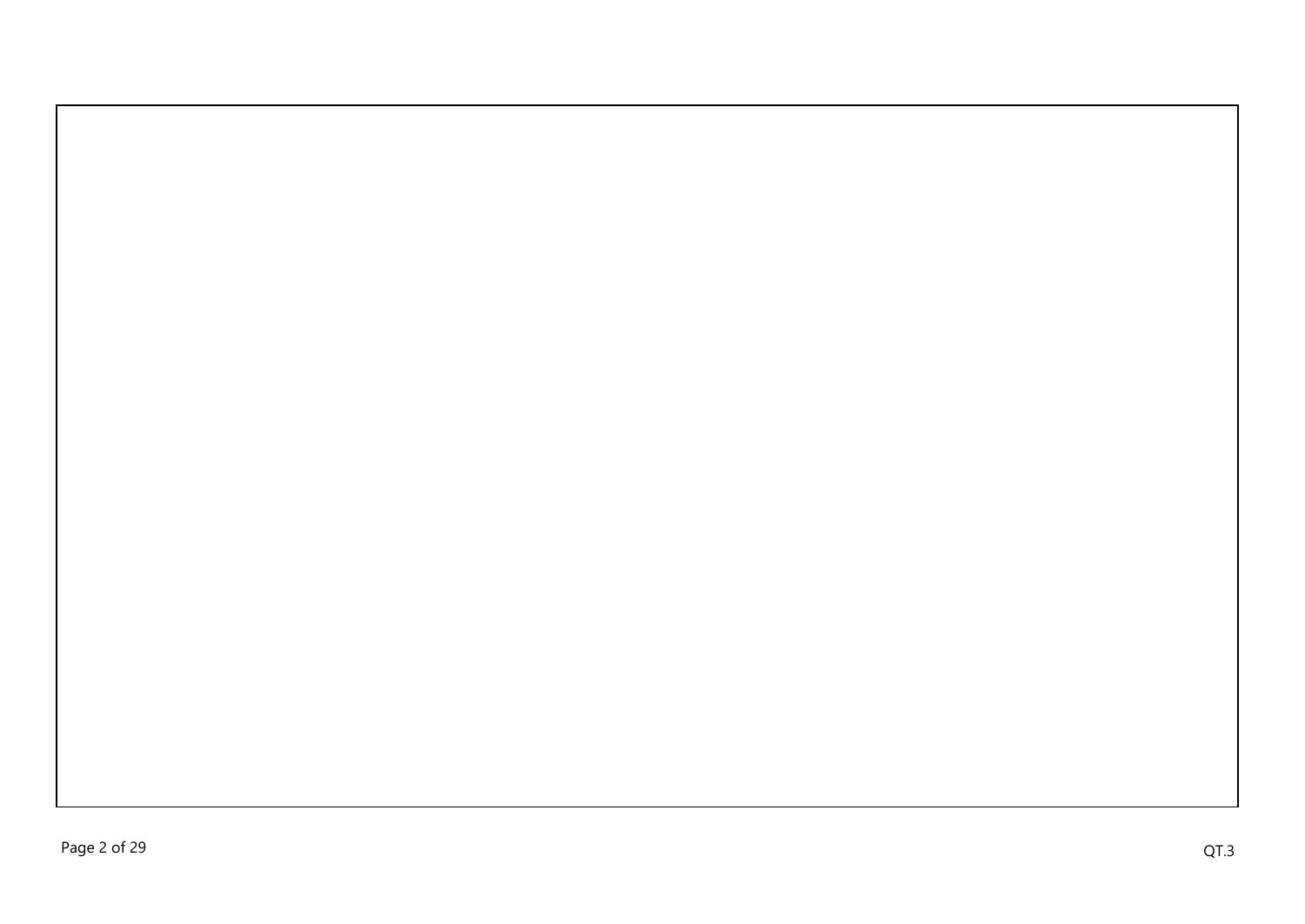| #              | Island         | House Name         | Name                       | Sex       | National ID | ، ه ، بر <u>م</u>            | ىئرىتر                                                               |
|----------------|----------------|--------------------|----------------------------|-----------|-------------|------------------------------|----------------------------------------------------------------------|
|                | GDh. Thinadhoo |                    |                            |           |             |                              |                                                                      |
| 1              | GDh. Thinadhoo | Aabaadhu Vaadhee   | Munthaz Hassan             | M         | A254034     | ء ۽ دي.<br>مُرگورگور         | برسەچر<br>ا د مروم<br>ار سروم                                        |
| $\overline{2}$ | GDh. Thinadhoo | Aafathis           | Fathimath Shameem          | F         | A081826     | ۇ ئۇ ھ <sub>ۇ</sub> ب        | وحجمج وحمح<br>ستكور                                                  |
| 3              | GDh. Thinadhoo | Aafini             | Aishath Shehenaz           | F         | A100899     | مزوجر                        | ري <i>۾ پي</i><br>مشور مگريم<br>ۇ مەشكەتى<br>مەرىشكەت <sub>ى</sub>   |
| 4              | GDh. Thinadhoo | Aafini             | Mariyam Shareefa           | F         | A100920     | مزوسر                        | دەرە شىرۇ                                                            |
| 5              | GDh. Thinadhoo | Aahazaarumaage     | Saffath Ibrahim            | F         | A302572     | ه ر به و د »<br>د ر بع برو د | پره ر د<br>وە ئۆرۈ                                                   |
| 6              | GDh. Thinadhoo | Abuha              | Seema Adam                 | F         | A081852     | رەپ                          | سوځي مرکزی<br>  په مرکزی                                             |
| $\overline{7}$ | GDh. Thinadhoo | Akiri              | Ishfa Shamoon              | F         | A253369     | وسمامير                      | ىرىشۇ ئە<br>شەھ جو ھ                                                 |
| 8              | GDh. Thinadhoo | Alidhoadhi         | Abdulla Afeef              | ${\sf M}$ | A034253     | بروثر                        | رە تراللە كەر <i>بى</i> ئ                                            |
| 9              | GDh. Thinadhoo | Alidhoadhi         | Muneeza Afeef              | F         | A035978     | بروثرمر                      | دسم مَرِرْ                                                           |
| $ 10\rangle$   | GDh. Thinadhoo | Alidhoadhi         | Mohamed Abdulla Afeef      | M         | A036521     | يزودنو                       | دجره دوم ره مرالله رور و<br>دجره دوم ره مرالله رور و<br>ري محمد سرور |
| 11             | GDh. Thinadhoo | Alidhoadhi         | Azeeza Afeef               | F         | A045869     | بروتردر                      |                                                                      |
| 12             | GDh. Thinadhoo | Alidhoadhi         | Ahmed Abdulla Afeef        | M         | A052792     | بروثرمر                      | برەرد مەھمىراللە مەرد                                                |
| $ 13\rangle$   | GDh. Thinadhoo | Alunthila          | Muizzu Hashim              | ${\sf M}$ | A297841     | ارتقهموتر                    | و وه د شوو                                                           |
| 14             | GDh. Thinadhoo | Ameeruzzahuri      | Shazla Hussain             | F         | A035041     | پر په ده پر ژبېر             | شىم ئەستىر ش                                                         |
| 15             | GDh. Thinadhoo | Ameeruzzahuri      | Aminath Moosa Thakurufaanu | F         | A038820     | ېر ده بره بر<br>مړينه بر     | ه در در در درور<br>مرد شهر د شهر مرز س                               |
| 16             | GDh. Thinadhoo | Ameeruzzahuri      | Akram Hussain              | M         | A075574     | پر پرچ پر س <sub>ر</sub>     | رەرە جەمدىر                                                          |
| 17             | GDh. Thinadhoo | Anbareege          | Fathimath Jizumeen         | F         | A103756     | ر<br>امر ملزم تعریب          | أرجوحكم ويحويثر                                                      |
| 18             | GDh. Thinadhoo | Anbareege          | Nafhath Saeed              | F         | A302466     | ر شرکهٔ سر <sup>ی</sup>      | ره ر د در د<br>سرزمو سوړند                                           |
| 19             | GDh. Thinadhoo | Areesh             | Mohamed Shaheed            | M         | A059965     | برسيده                       | ورەرو ئەرو                                                           |
| 20             | GDh. Thinadhoo | Aston Villa        | Abdulla Jaleel             | M         | A305269     | ، مەيدە ئەرى <i>گە</i>       | رەت <sub>م</sub> اللە ق <sub>ە</sub> موگە                            |
| 21             | GDh. Thinadhoo | Athens             | Hafsa Mohamed              | F         | A035184     | ې په ه ره<br>مرغو سرب        | و ره ر و<br>تر پر ژنر<br>  پرویے                                     |
| 22             | GDh. Thinadhoo | Athens             | Akhtar Zahir               | M         | A035186     | <sup>ى يە</sup> ھەر ھ        | برەر دېرىگە                                                          |
| 23             | GDh. Thinadhoo | <b>Beach House</b> | Ali Shareef                | M         | A303695     | اھەردىق                      | أەكىم ئىسكىنى ئى                                                     |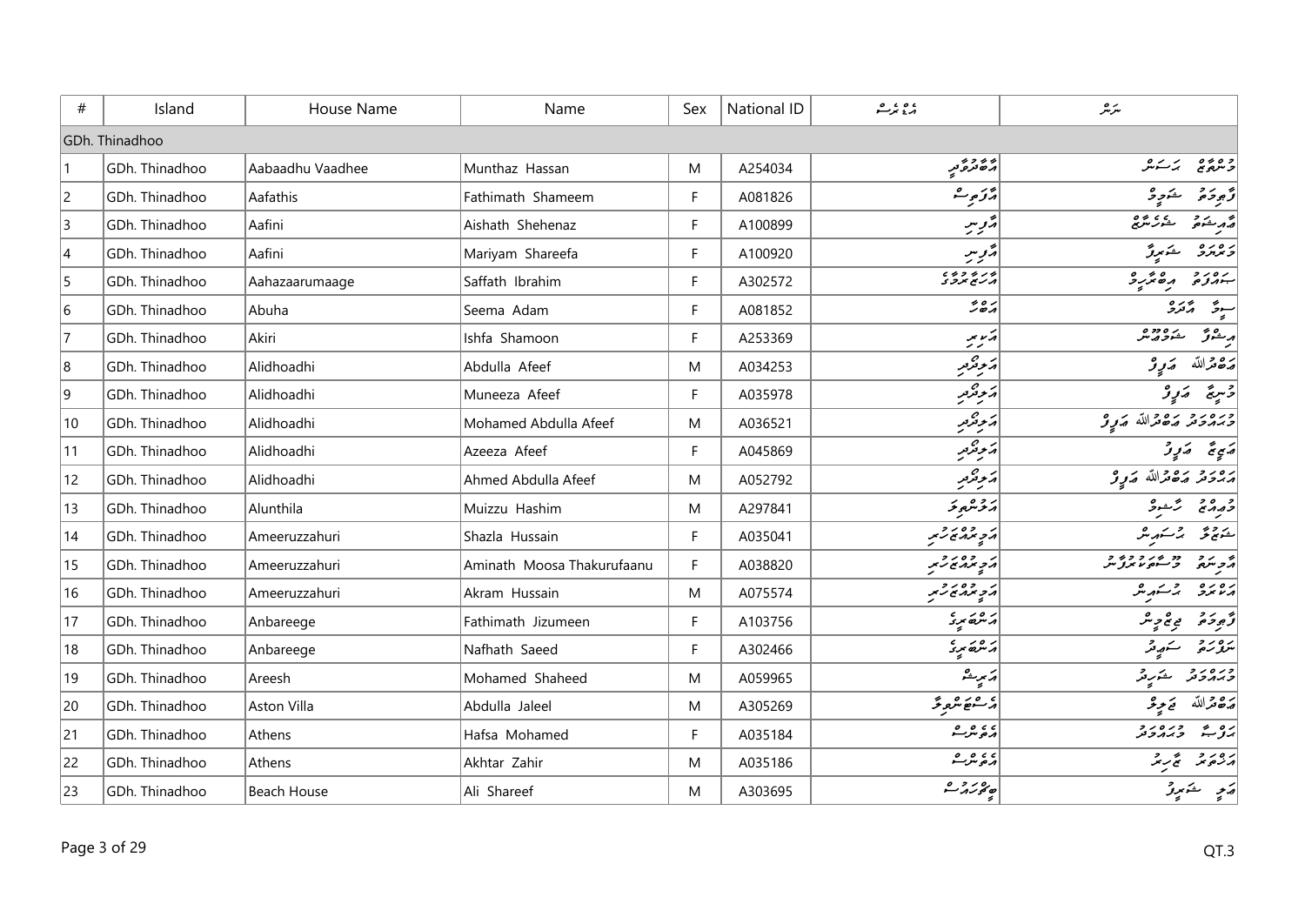| 24 | GDh. Thinadhoo | <b>Beauty Queen</b>    | Mohamed Abdulla         | M           | A049546 | ەرگە ئۇيە                       | وره رو روو الله                     |
|----|----------------|------------------------|-------------------------|-------------|---------|---------------------------------|-------------------------------------|
| 25 | GDh. Thinadhoo | <b>Beauty Queen</b>    | Shifaza Abdulla         | F           | A081820 | ەر ئەھمەر                       | أشوقريخ أركاه فكرالله               |
| 26 | GDh. Thinadhoo | <b>Beauty Queen</b>    | Shamheeza Abdulla       | E           | A087328 | ەرقۇرۇپر                        | شودية رةقرالله                      |
| 27 | GDh. Thinadhoo | <b>Beauty Queen</b>    | Ahmed Abdulla           | M           | A093528 |                                 | برورد بردولله                       |
| 28 | GDh. Thinadhoo | <b>Beauty Queen</b>    | Ali Abdulla             | M           | A301911 |                                 | أصبح سكافة الله                     |
| 29 | GDh. Thinadhoo | <b>Beauty Queen</b>    | Ismail Abdulla          | M           | A301912 |                                 | مرحوح رەقراللە                      |
| 30 | GDh. Thinadhoo | Bijileege              | Aminath Thasneema       | F           | A159741 | ھ قبے بورگا<br>مرکز کا          | أأرمن أوسمية                        |
| 31 | GDh. Thinadhoo | Bijileege              | Fathimath Hassan Zubair | $\mathsf F$ | A317876 | ھ يو پور<br>مربر پ <sup>ی</sup> | توجدة برسوم وحديد                   |
| 32 | GDh. Thinadhoo | <b>Black and White</b> | Ahmed Naseem            | M           | A100610 | 0,000000                        | دەرو ترىپو                          |
| 33 | GDh. Thinadhoo | <b>Black Bird</b>      | Mariyam Ahmed           | F           | A096901 | ه ، ه ه و ه<br>حوړ څمېر د       | ג סגם גם גב<br>כ <i>ינתכ הג</i> כנק |
| 34 | GDh. Thinadhoo | <b>Black Bird</b>      | Azumath Moosa           | F           | A102401 | ه ، ه ه »<br>حوړ ځمېږ           | ر در در در                          |
| 35 | GDh. Thinadhoo | <b>Black Bird</b>      | Abdulla Shamheed        | M           | A102404 | ه ، ه ه و ه<br>حوړ ځمېږ         | أرەقمەللە شەئرىتر                   |
| 36 | GDh. Thinadhoo | <b>Black Smith</b>     | Hassan Didi             | M           | A047192 | ە بى ۋە ھ                       | ئەسەئىرىر<br>ئ                      |
| 37 | GDh. Thinadhoo | <b>Black Smith</b>     | Fathimath Didi          | $\mathsf F$ | A080374 | ە ئەر ئەرە                      | تر و د د ورور                       |
| 38 | GDh. Thinadhoo | <b>Black Smith</b>     | Abdulla Musab Hassan    | M           | A300762 | ە ئە ۋە ھ                       | مەھەراللە ئەبەدە برىك               |
| 39 | GDh. Thinadhoo | <b>Black Smith</b>     | Mohamed Musaadh Hassan  | M           | A300765 | ە يە ەھەم                       | ورەر دەرە دەر رىك                   |
| 40 | GDh. Thinadhoo | Blackneck aage         | Ali Anis Shameem        | M           | A318215 | ه ده ه ده و د<br>حوم سرد در     | ړې ژمرے ځېږو                        |
| 41 | GDh. Thinadhoo | Blackneck aage         | Misbah Shameem          | M           | A377784 | ه ده ه ده و د<br>حوم سربر در    |                                     |
| 42 | GDh. Thinadhoo | Blue fish              | Abdulla Shiyam          | M           | A045998 | ە ج <sub>ۇرىش</sub>             | بردورالله خورد                      |
| 43 | GDh. Thinadhoo | <b>Blue fish</b>       | Ahmed Musthahsin Niyaz  | M           | A301352 | ەددېر ھ                         | גם גב ב פגב תייל תואים              |
| 44 | GDh. Thinadhoo | <b>Blue fish</b>       | Mohamed Shaam Abdulla   | M           | A381474 | ە دورىئە                        | وره رو ده ده در دراله               |
| 45 | GDh. Thinadhoo | <b>Blue Sky</b>        | Khadeeja                | F           | A100577 | ەددەر                           | نرَمْرِيَّ                          |
| 46 | GDh. Thinadhoo | Broom                  | Ahmed Shiyaz Ibrahim    | M           | A048405 | ه دوه<br>ن <i>ه ب</i> رگ        | גם גב הייתוד תסתיקים                |
| 47 | GDh. Thinadhoo | <b>Broom</b>           | Niyaz Ibrahim           | M           | A059398 | ه دوه<br>ن <i>ه پو</i> ر        | ە ھەترىرى<br>م<br>اسوژنج<br>ڪ       |
| 48 | GDh. Thinadhoo | <b>Broom</b>           | Aishath Zuhaira         | F           | A100555 | ه دوه<br>ن <i>ه ب</i> رو        | ە ئەستىق يېزىدىگە                   |
| 49 | GDh. Thinadhoo | <b>Broom</b>           | Ishag Ibrahim           | M           | A100557 | ه دوه<br>ن <i>ه ب</i> رگر       | مسترج مقتررة                        |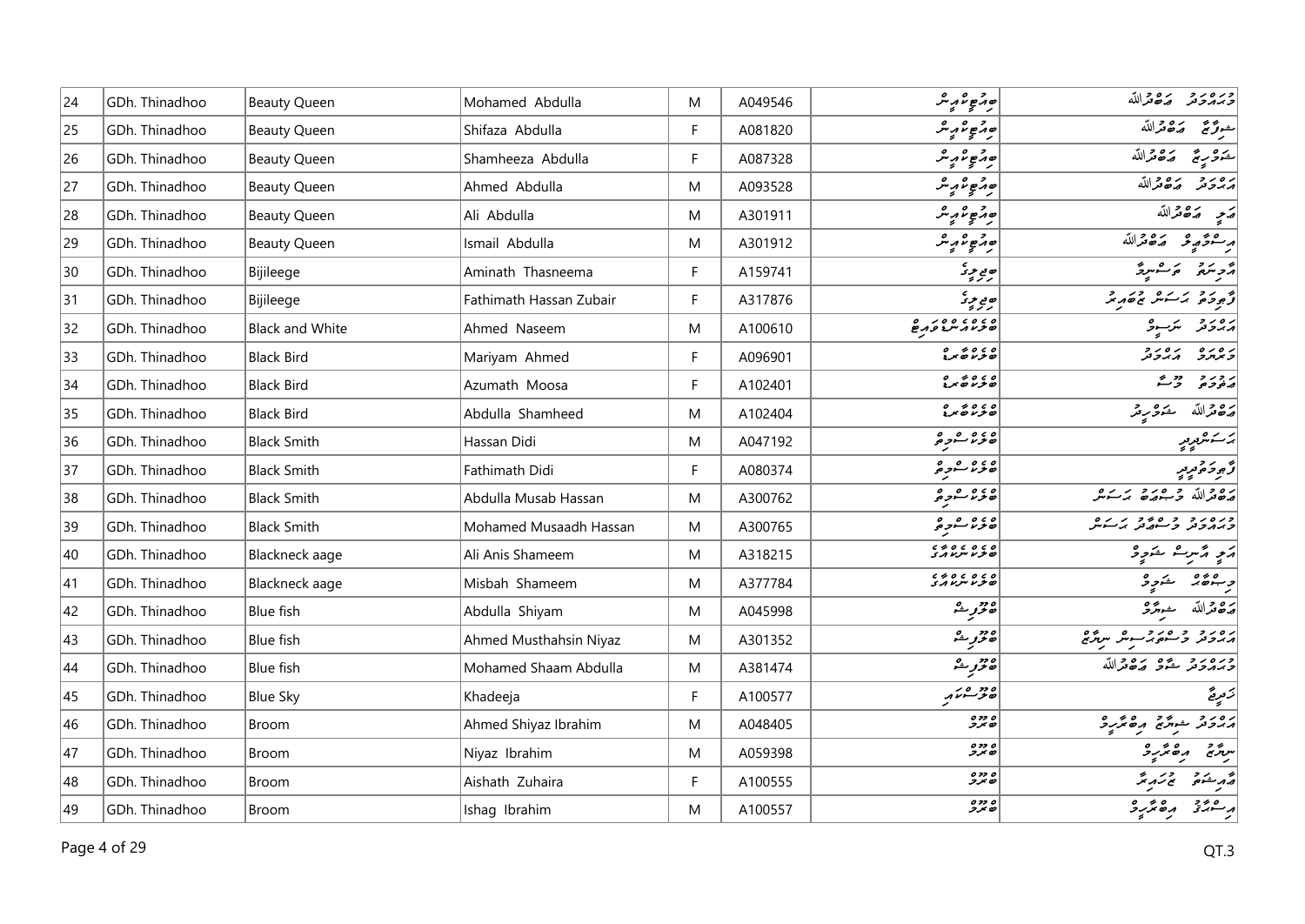| 50 | GDh. Thinadhoo | Broom        | Waseema Ibrahim                     | F         | A266000 | ه دده<br>ص پر ژ                     | ەرھ ئ <sup>ۆ</sup> ر ۋ<br>ىز سەرىخ<br>ئىسىم                    |
|----|----------------|--------------|-------------------------------------|-----------|---------|-------------------------------------|----------------------------------------------------------------|
| 51 | GDh. Thinadhoo | <b>Broom</b> | Khathma Ibrahim                     | F         | A300744 | ه دوه<br>ن <i>ه پو</i> ر            | بر و و<br>نره و<br>وە ئۆرۈ                                     |
| 52 | GDh. Thinadhoo | <b>Broom</b> | Hassan Adam                         | M         | A300750 | ه دوه<br>ن <i>ه پو</i> ر            | برسەيىتە<br>پور ہ<br>پر تر تر                                  |
| 53 | GDh. Thinadhoo | Brown        | Aishath Alaf Mohamed                | F         | A301258 | ه <sup>0</sup> مر<br>ح <i>و</i> سر  | د دره دوه دره در د                                             |
| 54 | GDh. Thinadhoo | <b>Brown</b> | Ismail Emaan Mohamed                | M         | A371173 | ه <sup>0</sup> مر<br>ح <i>و</i> سر  | ر موځږي <sub>پرځ</sub> ي وره د و                               |
| 55 | GDh. Thinadhoo | Carbon       | Abdulla Hassan                      | M         | A042544 | ئە بىر خەشر                         | مَدْهُ مِّرَاللَّهُ بَرَسَوْسُ                                 |
| 56 | GDh. Thinadhoo | Carbon       | Asma Hassan                         | F         | A064800 | ر<br>برگەنگە                        | ىر قائىس ئەسكەنلەر                                             |
| 57 | GDh. Thinadhoo | Carbon       | Fathmath Rasheedha                  | F         | A301593 | ئ <sup>ى</sup> برەَ بىر             | تزود متحفظ                                                     |
| 58 | GDh. Thinadhoo | Ceramlin     | Aishath Afshan Ahmed                | F         | A383134 | تمركه عريثر                         | ه در دره دره رور د<br>مگرشوی مرزشتر مهرونر                     |
| 59 | GDh. Thinadhoo | Chaandhu     | Abdulla Musthaq Rashaadh            | M         | A066509 | پڑ ہ د<br>کارمنز تر                 | رە ئراللە ئەرمۇق برېشىر                                        |
| 60 | GDh. Thinadhoo | Chaandhu     | Abdulla Mukhthar                    | M         | A067140 | پر ہ<br>کارمربر                     | رە داللە جەم د                                                 |
| 61 | GDh. Thinadhoo | Chaman       | Abdul Majeed                        | ${\sf M}$ | A077680 | ىئە ئەشر                            | ر 295مر 295 محمد<br>مرگ <i>295 في</i> تر                       |
| 62 | GDh. Thinadhoo | Chaman       | Fathimath Rishtha Abdhul<br>Majeedh | F         | A138275 | ىجە ئەشر                            | و د د پرېشمې ماه ده د د د                                      |
| 63 | GDh. Thinadhoo | Chewing Gum  | Saudhulla Mohamed                   | M         | A049399 | ىئموشۇۋ                             | ور ه ر د<br><i>د ب</i> رگرفر<br>يحصر تعرالله                   |
| 64 | GDh. Thinadhoo | Chewing Gum  | Musliha Mohamed                     | F         | A329069 | ىز <sub>ە</sub> شرىرە               | خ <sup>م</sup> شعر برً <sup>2</sup><br>و رە ر د<br>تر پر تر تر |
| 65 | GDh. Thinadhoo | Coral        | Mohamed Zaeem                       | M         | A010429 | ەر ە<br>ئىلىمىرىتى                  |                                                                |
| 66 | GDh. Thinadhoo | Coral        | Fazeena Mohamed                     | F         | A141392 | ەر ە<br>ئىمىرىپى                    | توسي ورەرو                                                     |
| 67 | GDh. Thinadhoo | Coral        | Shiuth Zaeem                        | ${\sf M}$ | A147129 | ەر ە<br>ئىلىمىرىتى                  | أشورهم تم مركز                                                 |
| 68 | GDh. Thinadhoo | Coral        | Alaau Zaeem                         | ${\sf M}$ | A301234 | لأبرو                               | ر و د<br>مرگ<br>ىم پە                                          |
| 69 | GDh. Thinadhoo | Coral        | Alf Zaeem                           | F         | A389370 | ەر ە<br>ئىلمىرىتى                   | أرود بمهدد                                                     |
| 70 | GDh. Thinadhoo | Coral Land   | Shuzamu Afeef                       | ${\sf M}$ | A102628 | پر ره دره ه<br><i>تا پر پو</i> توس  | $\frac{2}{3}$ $\frac{2}{3}$ $\frac{2}{3}$                      |
| 71 | GDh. Thinadhoo | Coral Land   | Mohamed Shuaau Afeef                | ${\sf M}$ | A150244 | بر ر ه در ه ه<br><i>تا بر و و</i> س |                                                                |
| 72 | GDh. Thinadhoo | Coral Land   | Ahmed Shuhad Afeef                  | M         | A318138 | بر ر ه د ه ه ه<br>ما بر تر تر س     | رور و وود <sub>م</sub> ړی کې                                   |
| 73 | GDh. Thinadhoo | Cornflac     | Ali Zahir Anees                     | M         | A056594 | ا ما مورو ده<br>ما مورو در          | أەي ھې پر مەسرى                                                |
| 74 | GDh. Thinadhoo | Cornflac     | Dr. Ismail Zahir                    | ${\sf M}$ | A072870 | ا ما موجوعه<br>ما مسروعه            | ، با سائد و سی براند                                           |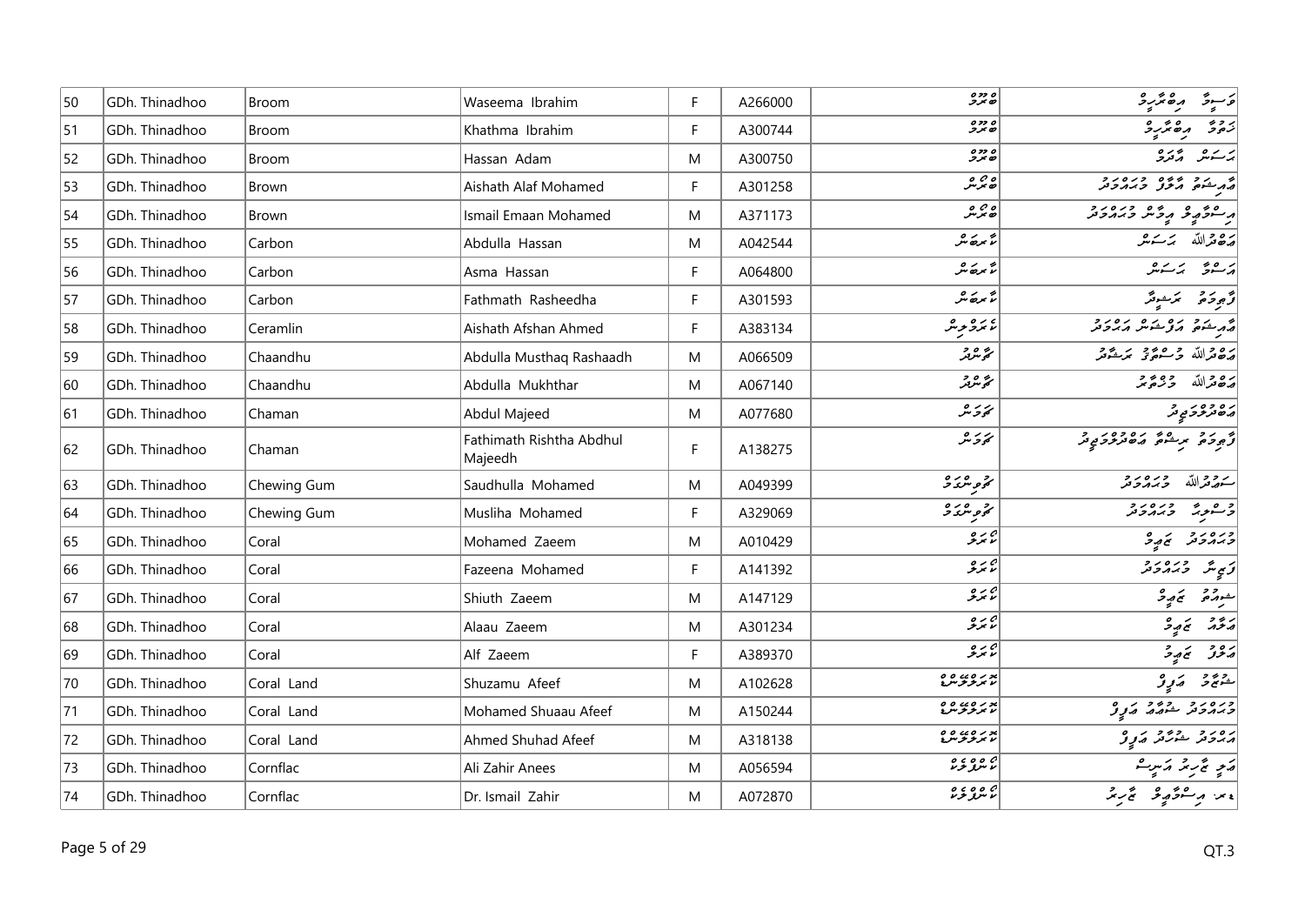| 75  | GDh. Thinadhoo | Cornflac     | Mohamed Naail Ali     | M  | A329603 | ە ە ە ء ە<br>ئاسرىرىمى                   | ورەرو شرو مو                                                                                                                  |
|-----|----------------|--------------|-----------------------|----|---------|------------------------------------------|-------------------------------------------------------------------------------------------------------------------------------|
| 76  | GDh. Thinadhoo | Cornflac     | Ahmed Akumal Ali      | M  | A329821 | ە ە ە ء ە<br>ئاسرىرىمى                   |                                                                                                                               |
| 77  | GDh. Thinadhoo | Crimson      | Hussain Rifath        | M  | A033919 | <mark>ئ<sub>ە بىر</sub>ۇ</mark> يەنە بىر | جر شهر شهر مرور م                                                                                                             |
| 78  | GDh. Thinadhoo | Crimson      | Mariyam Nabahath      | F. | A100599 | ە بر <sub>ۇشكە</sub> ش                   | ره ره برورد                                                                                                                   |
| 79  | GDh. Thinadhoo | Custard Aage | Arshana Rasheed       | F  | A317898 | 59202                                    | ىر قەشقىدىكى ئىكەن قىرىدىكى<br>مەنبۇسىگىنىڭ ئىكەن قىرىدىكى                                                                    |
| 80  | GDh. Thinadhoo | Day Light    | Asiya Mohamed         | F  | A036695 | بمخرم                                    | أثر سورش وبره و و                                                                                                             |
| 81  | GDh. Thinadhoo | Delta        | Shazrath Khaleel      | F  | A105867 | ب ہ مح<br>٤ حري                          | شەيرە زېرو                                                                                                                    |
| 82  | GDh. Thinadhoo | Den          | Shaheeha Mohamed      | F  | A152966 | ې مر<br>بار                              | شریر ورورو                                                                                                                    |
| 83  | GDh. Thinadhoo | Dheefuramge  | Ahmed Ayaz            | M  | A102452 | و و ره ء<br><sub>مو</sub> و ترو د        | ג פיני גורב                                                                                                                   |
| 84  | GDh. Thinadhoo | Dhevinage    | Mohamed Ziyad         | M  | A037330 | قرحر سريح                                | وره رو په دو.<br>د پر پروتر په پرتر                                                                                           |
| 85  | GDh. Thinadhoo | Dhevinage    | Shahum Ahmed          | M  | A091963 | قرحر سريح                                | شروه رورو                                                                                                                     |
| 86  | GDh. Thinadhoo | Dhihareyge   | Nazeera Ahmed         | F  | A052227 | و ر <sup>ین ج</sup><br>در تر پر د        | سَمْدِيمٌ 1957مر                                                                                                              |
| 87  | GDh. Thinadhoo | Dhihareyge   | Musthafa Mohamed      | M  | A052235 | و ر <sup>ی</sup> نه ع<br>مرکس موری       | و ه ر په وره رو<br>ترجيعو تر تر تر تر                                                                                         |
| 88  | GDh. Thinadhoo | Dhihareyge   | Minhath Musthafa      | F  | A305675 | <br>  تور سری                            | ورو وەرە                                                                                                                      |
| 89  | GDh. Thinadhoo | Dhihareyge   | Mihunath Musthafa     | F  | A305676 | ر ده د<br>تور بو د                       | وركبرو ومبرو                                                                                                                  |
| 90  | GDh. Thinadhoo | Dhirun       | Fathimath Isha Afeef  | F  | A351250 | مرىژىئر                                  | وتوجع ويشمور                                                                                                                  |
| 91  | GDh. Thinadhoo | Dhivethi     | Hassan Yasau Shareef  | M  | A253713 | تروحو                                    | برسەش مرسىم ھەمرو                                                                                                             |
| 92  | GDh. Thinadhoo | Dhoadhil     | Mariyam Zuhaira       | F. | A102421 | ترمریحه                                  | رەرە دىرىد                                                                                                                    |
| 93  | GDh. Thinadhoo | Dhoadhil     | Yoonus Abdul Wahhab   | M  | A302279 | قرمرى                                    | מכם גםכסגם זכ<br>תיתיים הסט <i>ק בפ</i> תגים                                                                                  |
| 94  | GDh. Thinadhoo | Dhoadhil     | Yamin Abdul Wahhab    | Μ  | A302280 | شرمر عم                                  | ת כם נסיפסנספי                                                                                                                |
| 95  | GDh. Thinadhoo | Dhoorafish   | Mohamed Saeed Haroon  | M  | A012979 | <br>  قرىمزىر مىشە                       | ورەر دېر دەردە                                                                                                                |
| 96  | GDh. Thinadhoo | Dhoorafish   | Ibrahim Haroon        | M  | A036195 | ترىخروىشە                                |                                                                                                                               |
| 97  | GDh. Thinadhoo | Dhoorafish   | Ahmed Shamweel        | M  | A140932 | قرىروپە                                  | رەرد دەرو                                                                                                                     |
| 98  | GDh. Thinadhoo | Dhoorafish   | Aishath Fareeda       | F  | A302460 | قرىروپە                                  | أمرشكم وتبيتر                                                                                                                 |
| 99  | GDh. Thinadhoo | Dhoorafish   | Ali Shiruhaan Ibrahim | M  | A302461 | قرىمزىرىشە                               | $\frac{1}{2}$ $\frac{1}{2}$ $\frac{1}{2}$ $\frac{1}{2}$ $\frac{1}{2}$ $\frac{1}{2}$ $\frac{1}{2}$ $\frac{1}{2}$ $\frac{1}{2}$ |
| 100 | GDh. Thinadhoo | Dhoorafish   | Aminath Sana Ibrahim  | F  | A302462 | قرئمز <sub>قری</sub> م شد<br>            | ړ و سره د سر مه ور د                                                                                                          |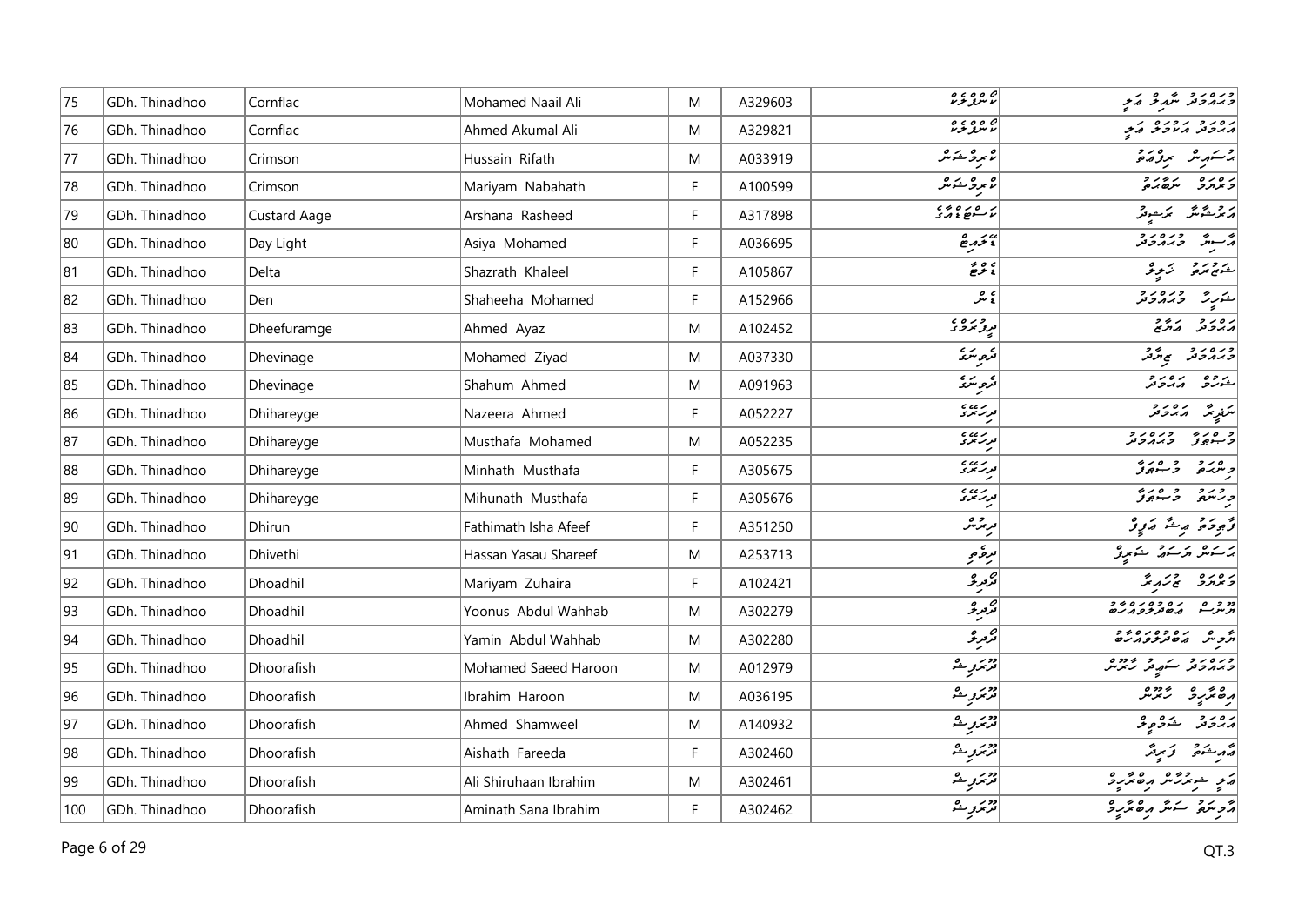| 101 | GDh. Thinadhoo | Dhoorafish      | Fathmath Samoona Ibrahim    | F. | A319825 | قرئمز پر مشر                     | و دو رودوند مصر دو                                                                                 |
|-----|----------------|-----------------|-----------------------------|----|---------|----------------------------------|----------------------------------------------------------------------------------------------------|
| 102 | GDh. Thinadhoo | Dhooriyaan      | Bassam Ahmed                | M  | A300834 | قرىبروگىر                        | ەھ بەھ بەرد                                                                                        |
| 103 | GDh. Thinadhoo | Dhuveli         | Shahida Ibrahim             | F. | A057503 | اقرء<br>اقرء م                   | برە ئۆرۈ<br>ىش <sup>ى</sup> ر بىر                                                                  |
| 104 | GDh. Thinadhoo | Dhuveli         | Ahdhaaf Ahmed               | M  | A302380 | فروحر                            | بر 2 بر 15<br>مربر <del>5</del> قر<br>ەر بەر                                                       |
| 105 | GDh. Thinadhoo | Eeram           | Naseema Ibrahim             | F  | A100554 | ەپە ئىر                          | برە ئۆر ۋ<br>ىئەسەۋ                                                                                |
| 106 | GDh. Thinadhoo | Eeram           | Sameera Ibrahim             | F  | A100556 | ويبره                            | برە ئۆر ۋ<br>سەچەتتىر                                                                              |
| 107 | GDh. Thinadhoo | Eeram           | Fathimath Adam              | F  | A100558 | ويبره                            | و مر د<br>تر مور م<br>پور ہ<br>مرکزو                                                               |
| 108 | GDh. Thinadhoo | Eeram           | Aminath Shareef             | F  | A101485 | ويترقر                           |                                                                                                    |
| 109 | GDh. Thinadhoo | Eeram           | Ali Adam                    | M  | A126442 | ويترقه                           | أەسمجە مەتىرى                                                                                      |
| 110 | GDh. Thinadhoo | Eeram           | Mohamed Adam Manik          | M  | A141923 | ويترقه                           | כנסגב שנסגב                                                                                        |
| 111 | GDh. Thinadhoo | Eeram           | Hussain Adam                | M  | A300749 | ەپە ئىر                          | جر شهر شهر محمد حر                                                                                 |
| 112 | GDh. Thinadhoo | Eleena          | Ibrahim Au'mal Muhammadh    | M  | A147214 | لأمويتر                          |                                                                                                    |
| 113 | GDh. Thinadhoo | Excel           | Alaagath Adnan Gasim        | F  | A317945 | ې ۵ په عو                        | ر در در دوره و سره                                                                                 |
| 114 | GDh. Thinadhoo | Fahena          | Ahmed Minhaal Ajeeb         | M  | A301304 | ۇ ئەنگە                          | رەر د پرگرى كې ھ                                                                                   |
| 115 | GDh. Thinadhoo | Fahena          | Mariyam Manhal Ajeeb        | F  | A351451 | ىر ، ئە<br>تورىتر                | ر ه ر ه ر ه ر و د ر د                                                                              |
| 116 | GDh. Thinadhoo | Fasdhaanuge     | Aminath Shafeega            | F. | A051571 | ر ۱۵۰۵ و <sup>ی</sup>            | أأترجم تكموتج                                                                                      |
| 117 | GDh. Thinadhoo | Fasdhaanuge     | Abudhullah Rasheed          | M  | A095216 | ر ۵ بر د ۷<br>توسه تر مربر       | برە قراللە ئىم شوتر                                                                                |
| 118 | GDh. Thinadhoo | Fasdhaanuge     | Thaifa Rasheed              | F. | A317852 | ر ۱۵۴۵ و <sup>م</sup>            | و در کردار<br>در کردار                                                                             |
| 119 | GDh. Thinadhoo | Fathis          | Thoha Naeem                 | M  | A001297 | ارَمو مشر                        | $\begin{array}{cc} 2\overline{16} & 2\overline{16} \\ 2\overline{16} & 2\overline{16} \end{array}$ |
| 120 | GDh. Thinadhoo | Fathis          | Yaseen Naeem                | M  | A040206 | ئەمو <sup>م</sup>                | ەئەسىر سەرد<br>م                                                                                   |
| 121 | GDh. Thinadhoo | Fathis          | Aishath Nasiha Naeem        | F  | A100620 | ئەموت                            | وأرشكني لترجيب لتروفه                                                                              |
| 122 | GDh. Thinadhoo | Fathis          | Mohamed Imthinan Saudulla   | M  | A154248 | ا تو <sub>حو</sub> ث             | ورەرو مەمھەترىر سەمھراللە                                                                          |
| 123 | GDh. Thinadhoo | Fathis          | Fathimath Imthisal Saudulla | F. | A154250 | رَمو مشر                         | وتجرحه وحفوظه تكميها                                                                               |
| 124 | GDh. Thinadhoo | Feeroazuge      | Saddam Naseem               | M  | A065981 | ە 2 ج<br>م <sub>و</sub> مىرىمى ئ | بەم بۇر سىرسى                                                                                      |
| 125 | GDh. Thinadhoo | Fehividhuvaruge | Ibrahim Shaugee             | M  | A099682 | <br>  د سره مره سره<br>          | ە ھەترىر <sup>ە</sup><br>ستتورنج                                                                   |
| 126 | GDh. Thinadhoo | Fehividhuvaruge | Fasana Shaugee              | F. | A099683 | نې سره پر د ول<br>گرسو مرغو مرد  | ۇبەئىر خەرىج                                                                                       |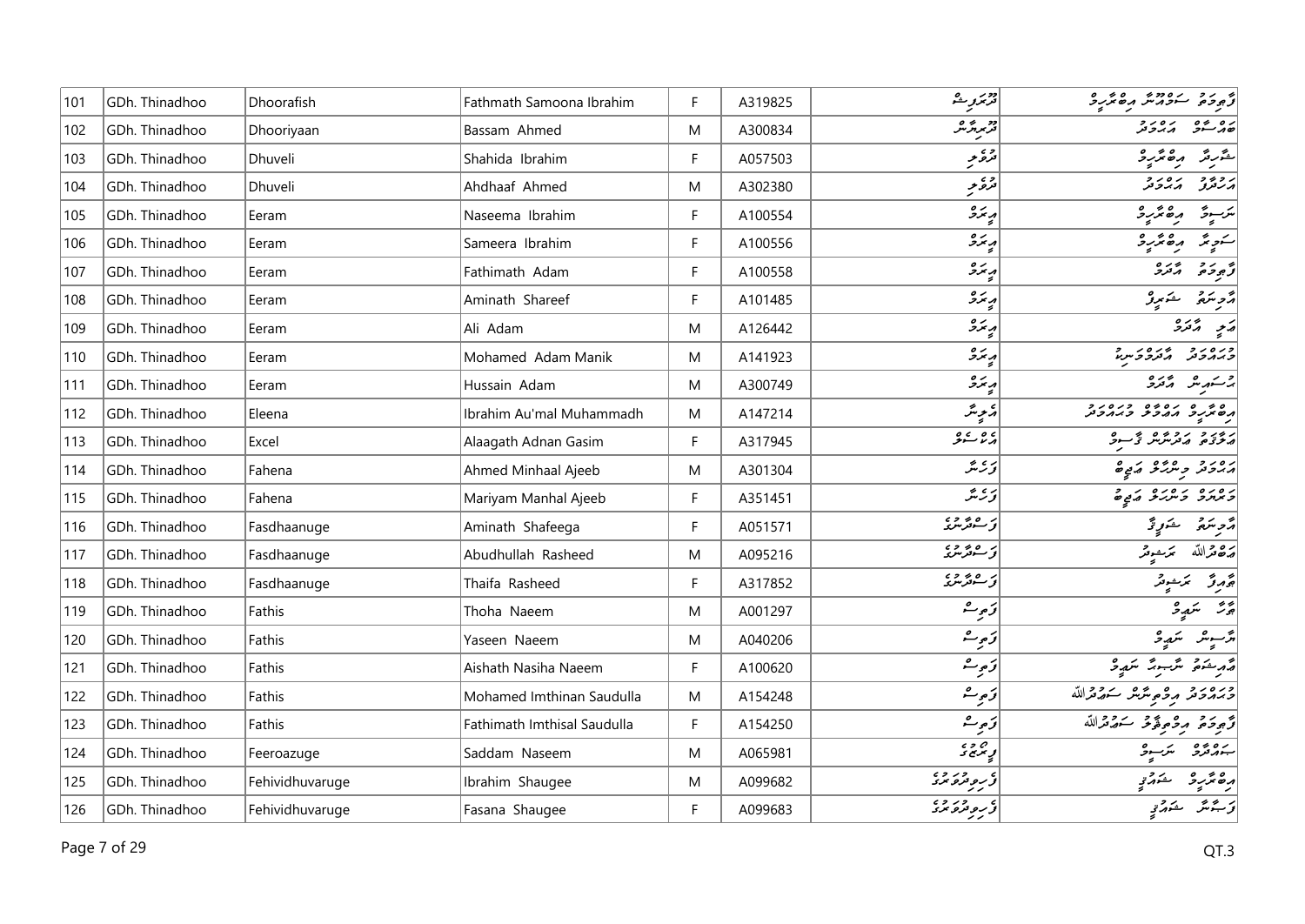| 127 | GDh. Thinadhoo | Foot Light Aage  | Aishath Shuhurath           | F | A317889 | ده و ده و و و<br>  زیغ محرم هوری | شەرىمە ج<br>ا پھر ہے تھے<br>ا                           |
|-----|----------------|------------------|-----------------------------|---|---------|----------------------------------|---------------------------------------------------------|
| 128 | GDh. Thinadhoo | Forij House      | Jeeza Ibrahim               | F | A102463 | الزبرة بروح                      | ىي ئەھەرد<br>ئ                                          |
| 129 | GDh. Thinadhoo | Frank            | Yumna Ali                   | F | A102417 | ه ، ه ه<br>و برس                 | ره و پیش<br>مرد مثر<br>ەكىسى                            |
| 130 | GDh. Thinadhoo | Frank            | Hussain Ali                 | M | A102418 | ه ، ه ه<br>تر برس                | جر س <sub>ک</sub> ر میں<br>م<br>ەتىر                    |
| 131 | GDh. Thinadhoo | Frank            | Aishath Ali                 | F | A102420 | ه پ <sub>ه ۱</sub> ۵ ه           | أقرم شده أقرم                                           |
| 132 | GDh. Thinadhoo | Frank            | Ismail Ali                  | M | A302250 | ه ، ه ه<br>تو برس                | ر شۇرقى كەنچ                                            |
| 133 | GDh. Thinadhoo | Frank            | Fathimath Ali               | F | A302251 | ه ، ه ه<br>تو برس                | وحددة الماسي                                            |
| 134 | GDh. Thinadhoo | <b>Full Moon</b> | Ameeza Abdulla              | F | A301992 | د ه دو ه<br>نو مرد مگر           | مَحِيٌّ مَصْعَرَاللَّهُ                                 |
| 135 | GDh. Thinadhoo | Full Moon        | Fathimath Zulfeen           | F | A317960 | و ه دو ه                         | أزّوجو بي وريد                                          |
| 136 | GDh. Thinadhoo | Full Moon        | Aishath Fazleen             | F | A317961 | و ه دو ه<br>تو تر تر س           | أقهر يشكره والمحافية                                    |
| 137 | GDh. Thinadhoo | Full Moon        | Mohamed Jazlaan             | M | A317962 | د ه دد ه<br>نو پر ش              | وره رو دولو<br><i>دېدو</i> تر يح گرس                    |
| 138 | GDh. Thinadhoo | Full Moon        | Fathimath Naazuneen Shareef | F | A373207 | و ه دو ه                         | دَّەپِرَةْ مُتَذَرِّبِيْنَ حَدَبِيْرٌ                   |
| 139 | GDh. Thinadhoo | Gahaakoalhi      | Muna Abdul Muhsin           | F | A039228 | ئەرمىيىتىسىيەت                   |                                                         |
| 140 | GDh. Thinadhoo | Gahaakoalhi      | Moosa Manikufaan            | M | A044641 | ر وه<br>ئ <sup>5</sup> ر مگر     | دە مەكەن ھەر ئەرگە<br>مەكەن بىر بىر                     |
| 141 | GDh. Thinadhoo | Gahaakoalhi      | Aishath Ishan               | F | A044642 | ر پەج<br>ئەرگە                   |                                                         |
| 142 | GDh. Thinadhoo | Gahaakoalhi      | Aminath Hawau               | F | A044644 | ر وہ<br>ئ <sup>ىر ر</sup> ىكى مە | أأديتهم برود                                            |
| 143 | GDh. Thinadhoo | Gahaakoalhi      | Hawwa Zahira                | F | A044645 | ئەشرىقىسىيە                      | برە ئەرىتە                                              |
| 144 | GDh. Thinadhoo | Gahaakoalhi      | Hana Abdul Muhsin           | F | A044646 | ئەشرىقى بە                       | ر پر دره ده ده به د                                     |
| 145 | GDh. Thinadhoo | Gahaakoalhi      | Dr. Milza Abdul Muhusin     | F | A048473 | الجميعي                          | ، د ووځ اړه ده ده سر                                    |
| 146 | GDh. Thinadhoo | Gahaakoalhi      | Muthasim Abdul Muhsin       | M | A054452 | بر پرج<br>كې شركتو مو            | ر ه و و و و د .<br>پرې تر بر چر ب                       |
| 147 | GDh. Thinadhoo | Gahaakoalhi      | Mariyam Shazna Abdul Muhsin | F | A081863 | ئەشرىقى بىر                      | ر ۲۰۰۵ د ۲۵۰۰ د ۲۵۰۰۰<br>د بربرد شویم ش ماه تر تر د برگ |
| 148 | GDh. Thinadhoo | Gangaa           | Neesha Naseem               | F | A253421 | ر ه پر<br>د سر <sub>نگ</sub>     | سريڪ - سرڪوي                                            |
| 149 | GDh. Thinadhoo | Gangaa           | Mariyam Vishama             | F | A301641 | ر ه پی                           | دەرە بەشۇ                                               |
| 150 | GDh. Thinadhoo | Gangaa           | Sa - aadhath Mohamed Naseem | F | A301643 | ر ه پی                           | رورد دره دو مرسو                                        |
| 151 | GDh. Thinadhoo | Gangaa           | Enaash Naseem               | F | A386870 | ر ه پی                           | ر گرند کرد گر                                           |
| 152 | GDh. Thinadhoo | Geenaa           | Ahmedhullah Jameel          | M | A050223 | ىپە ئىگر                         | بروروالله تح ويحر                                       |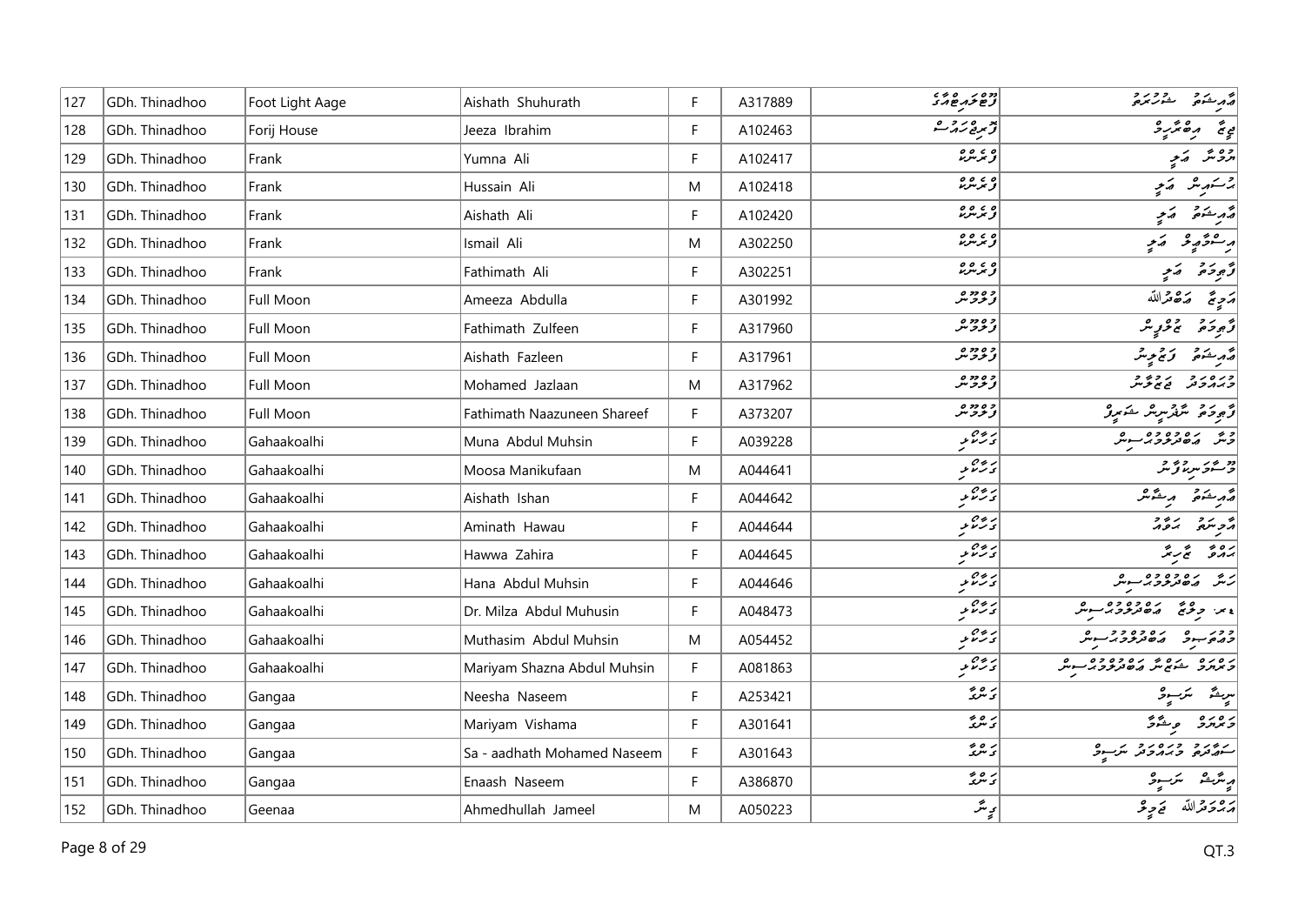| 153 | GDh. Thinadhoo  | Geenaa             | Mohamed Shirhan                | M  | A052125 | لىيىتىر                                        | ورەرو جوړمگر                                               |
|-----|-----------------|--------------------|--------------------------------|----|---------|------------------------------------------------|------------------------------------------------------------|
| 154 | GDh. Thinadhoo  | Geenaa             | Mamnoon Ahmadhullah Jameel     | M  | A351367 | ىپە ئىگر                                       | ره دوه بروردالله مح دو                                     |
| 155 | GDh. Thinadhoo  | Gela               | Ahmed Thoriq Zuhair            | M  | A054786 | ىمى                                            | أمه ود و محمدة المحمد مد                                   |
| 156 | GDh. Thinadhoo  | Gela               | Aishath Shakeeba               | F. | A054787 | ىمى                                            | أقرم شورة                                                  |
| 157 | GDh. Thinadhoo  | Gela               | Dr Fathimath Abdulla Zuhair    | F. | A054788 | ىمى                                            | بده ريد و دره د الله محمد و د                              |
| 158 | GDh. Thinadhoo  | Gela               | Aminath Abdulla Zuhair         | F. | A078043 | ىمىز                                           | أمحر يتمع ورقعه لله تح تروينه                              |
| 159 | GDh. Thinadhoo  | Glass House        | Asima Abdulla                  | F  | A092887 | ە ئۇسە <i>ر جە</i> م                           | أصبحت صفعرالله                                             |
| 160 | GDh. Thinadhoo  | Glass House        | Athifa Abdulla                 | F  | A092888 | <i>و ۋە مەز</i> ر ھ                            | صبوقر الاصقرالله                                           |
| 161 | GDh. Thinadhoo  | <b>Glass House</b> | Asifa Abdulla                  | F  | A147405 | <i>ە ۋەسەر جە</i>                              | وسوتر وكافترالله                                           |
| 162 | GDh. Thinadhoo  | <b>Gold Ring</b>   | Aishath Najma                  | F  | A071512 | ە دې <sub>مرىنىم</sub> ي                       | و<br><i>مگر ڪوي</i> سرچ پر                                 |
| 163 | GDh. Thinadhoo  | <b>Gold Ring</b>   | Nasiyya Mohamed                | F  | A102479 | د و ه بر مرد<br>                               | ה היי כנים בי                                              |
| 164 | GDh. Thinadhoo  | <b>Gold Ring</b>   | Shuzuna Mohamed                | F  | A317578 | د و و بر مرو<br>  د مرو بر مرو                 | و و د دره د د<br>شویم شر بر بر د تر                        |
| 165 | GDh. Thinadhoo  | <b>Gold Ring</b>   | Nifsha Mohamed                 | F  | A317579 | 1999 مرمر <u>م</u><br>  د کره <sub>مر</sub> مر | سرو شه وره د و                                             |
| 166 | GDh. Thinadhoo  | Gold Smith         | Mohamed Sudhaau Ahmed<br>Saeed | M  | A009567 | ۵ ٥ ٥ ٥ ٥ م<br>  د مر و مر <i>و</i>            | وره روح وه و ره روح کرد.<br>و پر پروتر سنتر پر پروتر کردگر |
| 167 | GDh. Thinadhoo  | <b>Gold Smith</b>  | Saddam Ahmed Saeed             | M  | A009568 | <i>م</i> وه عرو<br>  د مروس                    | بروبود بروبرد سکھیٹر                                       |
| 168 | GDh. Thinadhoo  | Golden Egg         | Ali Rashid                     | M  | A100533 | ? ه ر ه ، ه<br>  د نو ، سرد د                  | ەكمى مەھمىلىر<br>مەكتىرىش مەھمىلىر                         |
| 169 | GDh. Thinadhoo  | Golden Egg         | Hussain Rashid                 | M  | A301086 | ہ ور و ، و<br>د نو ۽ سمدر                      |                                                            |
| 170 | GDh. Thinadhoo  | Grameez            | Aminath Abdulla                | F  | A045175 | ە ئ <sup>ى</sup> رىپى<br>ئ                     | مُّحِسَمَةٍ مَصْغَرَاللَّهُ                                |
| 171 | GDh. Thinadhoo  | Grameez            | Ahmed Imthiyaz                 | M  | A062669 | ە ئ <sup>ى</sup> رىپى<br>ئىسىم ئىچ             | גם גם הכתיבים                                              |
| 172 | GDh. Thinadhoo  | Grameez            | Ibrahim Riyaz                  | M  | A081449 | دېمرېږي<br>  دېمرېږي                           | أرە ئۆر ئەبەر ئە                                           |
| 173 | GDh. Thinadhoo  | <b>Grass Mead</b>  | Ahmed Shiyaz                   | M  | A040504 | ە ئەر مىسى قى                                  | ره ر د شورگرم<br>درگرفتر شورگرم                            |
| 174 | lGDh. Thinadhoo | Green Light        | Ibrahim Dhaws                  | M  | A383587 | د بې <sub>س</sub> رېزېر ه<br>د بېسر            | رە ئرىر ئىرەك                                              |
| 175 | GDh. Thinadhoo  | Groom              | Ahzaam Ahmed                   | M  | A251646 | ه دوه<br>محمد                                  | גם 20 בשיג 2<br>הישב הגבת                                  |
| 176 | GDh. Thinadhoo  | Gulzaaruge         | Ahmed Abdulla Didi             | M  | A301167 | و ه پر و ء<br>ۍ څريخ بنرۍ                      | ره رو بره واللّه مرمر                                      |
| 177 | GDh. Thinadhoo  | Haa Villa          | Hassan Sinan Abdulla           | M  | A081811 | رَّحِ وَ                                       | بَرَسَة مِنْ سَعَةً مِنْ مِنْ يَا مِنْ اللَّهُ             |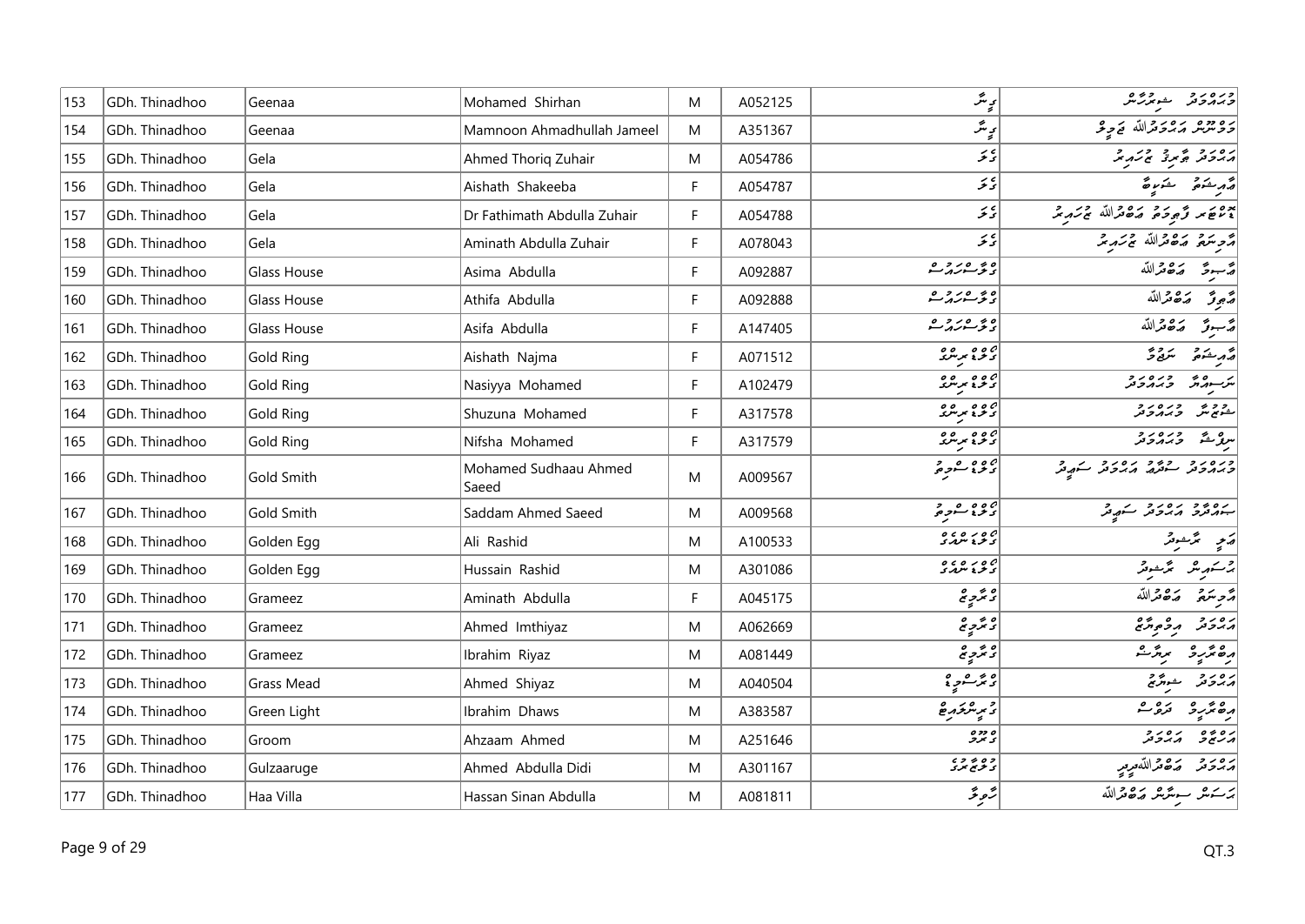| 178 | GDh. Thinadhoo | Haa Villa         | Habeeba Anees           | F  | A095141 | <u> رَّحو مَحَر</u>                | بَرَصِرَةٌ مَسِرِبٌ                                                                                                                                                                                                                 |
|-----|----------------|-------------------|-------------------------|----|---------|------------------------------------|-------------------------------------------------------------------------------------------------------------------------------------------------------------------------------------------------------------------------------------|
| 179 | GDh. Thinadhoo | Haa Villa         | Fathmath Shifna Abdulla | F. | A105865 | ا<br>شعر محمد<br>——                | قرج وحرم سور متر وره قرالله                                                                                                                                                                                                         |
| 180 | GDh. Thinadhoo | Haa Villa         | Abdulla Hassan          | M  | A120779 | رًّہ پر                            | مَدْهُ مَّدْاللَّهُ بَرْسَوْسُ                                                                                                                                                                                                      |
| 181 | GDh. Thinadhoo | Haa Villa         | Mariyam Shizna          | F. | A295103 | تروتر                              | و دره سوء ش                                                                                                                                                                                                                         |
| 182 | GDh. Thinadhoo | Haajaraage        | Ahmed Luthfee           | M  | A103552 | ہ ر د د<br>رقع ہور                 | ړ ده ده وه د                                                                                                                                                                                                                        |
| 183 | GDh. Thinadhoo | Haajaraage        | Aishath Zeenaz          | F  | A155006 | ی ر بر بر<br>رقع بور               | قدمشقى تمج تترجح                                                                                                                                                                                                                    |
| 184 | GDh. Thinadhoo | Haishu            | Hanaan Rasheedh         | F. | A297553 | برمريثه                            | ر محمد محمد المحمد المحمد المحمد المحمد المحمد المحمد المحمد المحمد المحمد المحمد المحمد المحمد المحمد المحمد<br>المحمد المحمد المحمد المحمد المحمد المحمد المحمد المحمد المحمد المحمد المحمد المحمد المحمد المحمد المحمد المحم<br> |
| 185 | GDh. Thinadhoo | Haishu            | Hammaadh Rasheedh       | M  | A297554 | بەرىقە                             | رە دو كەندىر                                                                                                                                                                                                                        |
| 186 | GDh. Thinadhoo | Happy Life        | Soodha Abdulla          | F  | A038320 | ر بو <sub>ت</sub> و بر ژ           | جودية مكافرالله                                                                                                                                                                                                                     |
| 187 | GDh. Thinadhoo | Happy Life        | Ahmed Abdulla           | M  | A073259 | <sup>ي</sup> بو ځه بو              | برورد بره دالله                                                                                                                                                                                                                     |
| 188 | GDh. Thinadhoo | Happy Life        | Ahmed Yazan Shahdhee    | M  | A253365 | ر بو <sub>ت</sub> و بر ژ           | ر و د و برخ ش شکره د                                                                                                                                                                                                                |
| 189 | GDh. Thinadhoo | Happy Life        | Fathimath Latheefa      | F  | A273594 | ر<br>رو پخ <sup>مبر و</sup>        | توالله للتحافية وتحافية وتحريج                                                                                                                                                                                                      |
| 190 | GDh. Thinadhoo | Happy Life        | Mohamed Abdulla         | M  | A273603 | تجويخ مرثى                         | وره رو ده دالله                                                                                                                                                                                                                     |
| 191 | GDh. Thinadhoo | Happy Life        | Ismail Abdulla          | M  | A273617 | <sup>ي</sup> پ <sub>و</sub> تر د ژ | مرحوصي حققه                                                                                                                                                                                                                         |
| 192 | GDh. Thinadhoo | Happy Nice        | Shazlath Ahmed          | F  | A305273 | نزې <sub>و</sub> سکېر <sup>ه</sup> | ر ور و ده ده<br>شویم وی ادبروتر                                                                                                                                                                                                     |
| 193 | GDh. Thinadhoo | <b>Happy Nice</b> | Aminath Ali             | F  | A318015 | ئ <sub>ە</sub> پە ئىدىم ب          | ד ב יימי ה' בין הייתו בין הייתו בין הייתו בין הייתו בין הייתו בין הייתו בין הייתו בין הייתו בין הייתו בין היית<br>הייתו בין הייתו בין הייתו בין הייתו בין הייתו בין הייתו בין הייתו בין הייתו בין הייתו בין הייתו בין הייתו בין<br> |
| 194 | GDh. Thinadhoo | <b>Happy Nice</b> | Shazleen Ahmed          | M  | A342485 | <sup>ی</sup> پ <sub>ر</sub> سکه به |                                                                                                                                                                                                                                     |
| 195 | GDh. Thinadhoo | Hazaarumaage      | Abdulla Faiz            | M  | A045549 | ر ۶ و ۶ ء<br>تر پنج بوری           | مَدْهِ مِرْ اللّهِ وَمِنْ مِيْ                                                                                                                                                                                                      |
| 196 | GDh. Thinadhoo | Hazaarumaage      | Aminath Faiza           | F. | A301364 | ر ۶ و ۶ ی<br>رسم مرو ی             | تۇم ئى<br>أرمز ترة                                                                                                                                                                                                                  |
| 197 | GDh. Thinadhoo | Heenaa Villa      | Sidhdheeq Mohamed       | M  | A061103 | ر پٿرو ٿر                          | و ره ر د<br><i>و پر</i> و تر<br>سوړ تور <sup>چ</sup><br>سر                                                                                                                                                                          |
| 198 | GDh. Thinadhoo | Hiffaseyha Villa  | Abdulla Mohamed         | M  | A041933 | رەمۇسىز ەر                         | مة قرالله وبرورد                                                                                                                                                                                                                    |
| 199 | GDh. Thinadhoo | High Hope         | Mohamed Ageel Gasim     | M  | A022013 | تەرجى                              | ورەرو رىپى ئىسو                                                                                                                                                                                                                     |
| 200 | GDh. Thinadhoo | <b>High Hope</b>  | Agisa Gasim             | F  | A038567 | ئەرجى                              | أَمَّ تِي تَسْرَحُرُ مَنْ رَبِّسِ وَ                                                                                                                                                                                                |
| 201 | GDh. Thinadhoo | High Hope         | Ahmed Evan Ageel        | M  | A349635 | تەرجى                              | رەرو رۇش كەنبى                                                                                                                                                                                                                      |
| 202 | GDh. Thinadhoo | Hindhoos          | Hussain Maumoon Ismail  | M  | A063400 | ر مرور م<br>بر مرور م              |                                                                                                                                                                                                                                     |
| 203 | GDh. Thinadhoo | Hindhoos          | Dhiyana Ismail          | F  | A070491 | بر مروژ م                          | ىرىگىنى برىشۇپرۇ                                                                                                                                                                                                                    |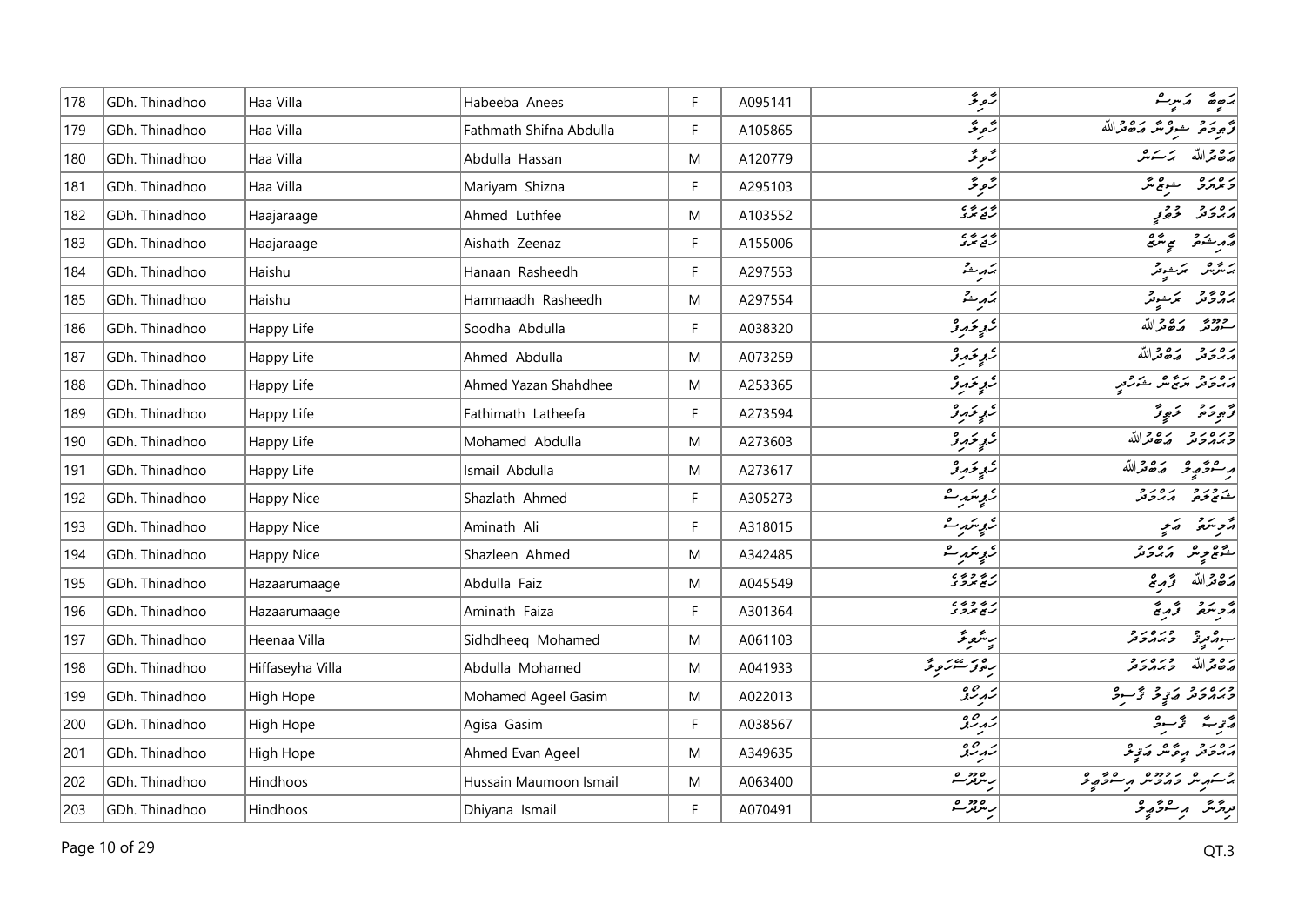| 204 | GDh. Thinadhoo | Hindhoos   | Jadhulla Ismail          | M  | A078778 | ار موجزیے                                  | برڪوڻپو<br>قٌعْ مَرْاللّه                            |
|-----|----------------|------------|--------------------------|----|---------|--------------------------------------------|------------------------------------------------------|
| 205 | GDh. Thinadhoo | Hindhoos   | Jazmeen Ismail           | F. | A099370 | ر موجو ھ                                   | برے څه یو<br>ۇ ج ج <sub>ە</sub> شر                   |
| 206 | GDh. Thinadhoo | Hiyani     | Yaaniu Ibrahim           | M  | A362416 | ریزمبر                                     | ترسيد<br>ىر ھەترىر <i>ۋ</i>                          |
| 207 | GDh. Thinadhoo | Honey Comb | Mohamed Shiyam           | M  | A078594 | ر<br>ئىرىئ <sup>و</sup> ۋە                 | و ر ه ر د<br><i>و بر</i> پر <del>ت</del> ر<br>شەدگرى |
| 208 | GDh. Thinadhoo | Honey Comb | Ahmed Madih              | M  | A300945 | ر<br>رسم ده ده                             | رەر ئەرە                                             |
| 209 | GDh. Thinadhoo | Hudhufiya  | Mariyam Sadhuva Arif     | F. | A373888 | <sup>32</sup> مرو <sub>ی</sub> ر           | رەرە روپ پەر                                         |
| 210 | GDh. Thinadhoo | Hudhuveli  | Mohamed Shareef          | M  | A137988 | و و ۽<br>رسمبر                             | ورەرو شىرو                                           |
| 211 | GDh. Thinadhoo | Hunaru     | Shatharath Ahmed         | F  | A301156 | و بر و<br>رس                               | أشوير والمرور                                        |
| 212 | GDh. Thinadhoo | Huvadhooge | Mohamed Shifau           | M  | A035962 | و ر دو ،<br>ر و تر د                       | ورەرو جوژه                                           |
| 213 | GDh. Thinadhoo | Irin       | Aishath Nasira           | F. | A094745 | لەم بىرىگە                                 | لأرشكش الكرسولا                                      |
| 214 | GDh. Thinadhoo | Irin       | Fathimath Nashatha Saeed | F. | A297054 |                                            | و و د د مرکز کرده کرد د                              |
| 215 | GDh. Thinadhoo | Irin       | Azumee Rasheed           | M  | A297843 | لەمبرىتر                                   | روح رکندولر<br>ارتجاح الکریشولر<br>انگریزی اسکوچ     |
| 216 | GDh. Thinadhoo | Irufuheyge | Shaheema Saleem          | F  | A119518 | د وده، ،<br>د بوتو رد                      |                                                      |
| 217 | GDh. Thinadhoo | Irufuheyge | Mohamed Saleem           | M  | A273552 | و وړ، ،<br>د بنرنۍ ر                       | وره دو در دو                                         |
| 218 | GDh. Thinadhoo | Irufuheyge | Shahuza Saleem           | F  | A273557 | <br>  پر ټرنۍ ر                            | شرژیځ   سکوچ                                         |
| 219 | GDh. Thinadhoo | Jaavaa     | Ajmal Shaheed            | M  | A059303 | پِ بِجِ<br>مع ح                            | روره شرید                                            |
| 220 | GDh. Thinadhoo | Jaavaa     | Ali Zajil Shaheed        | M  | A330898 | يو بي.<br>مع حر                            | ړَ پِه پُو څو ځوړند                                  |
| 221 | GDh. Thinadhoo | Javvu      | Hawlath Ali              | F. | A102183 | ر ه د<br>قع پر گ                           | رەرد دَى                                             |
| 222 | GDh. Thinadhoo | Jeezaa     | Naasah Abdullah          | M  | A305371 | ي تج<br>مح                                 | ەھ قراللە<br>ىگرىبەكەر2                              |
| 223 | GDh. Thinadhoo | Jey Nest   | Ahmed Zuhair             | M  | A092011 | ر مار مار مار مار<br>فع سر سائم مع         | גפיכ בנגב                                            |
| 224 | GDh. Thinadhoo | Jey Nest   | Fathimath Zuhair         | F  | A092013 | ر مار مار مار مار مار مار<br>مع سر مسلم مع | وتجوحكم محكم يحر                                     |
| 225 | GDh. Thinadhoo | Jey Nest   | Yooshau Ismail Azeez     | M  | A103653 | ي تر ره ه<br>قح مگر سگر هخ                 | מגד תפלקת בקב                                        |
| 226 | GDh. Thinadhoo | Jey Nest   | Nazrath Zuhair           | F  | A253447 | ر، عرض ه<br>قع سرب شري <mark>ق</mark>      | مرور و ورمر                                          |
| 227 | GDh. Thinadhoo | Jey Nest   | Abdulla Zuhair           | M  | A301729 | ر مار مار مار مار<br>فع سر سائم مع         | تح ئەمرىتى<br>ەھىراللە                               |
| 228 | GDh. Thinadhoo | Jey Nest   | Hazunath Zuhair          | F. | A303634 | ر مار مار مار مار<br>فع سر سائم مع         | ر در در در در برگ                                    |
| 229 | GDh. Thinadhoo | Jeysh      | Ibrahim Areef            | M  | A085563 | ي ره<br>قع سنگو                            | رە ئۆر ئەيرۇ                                         |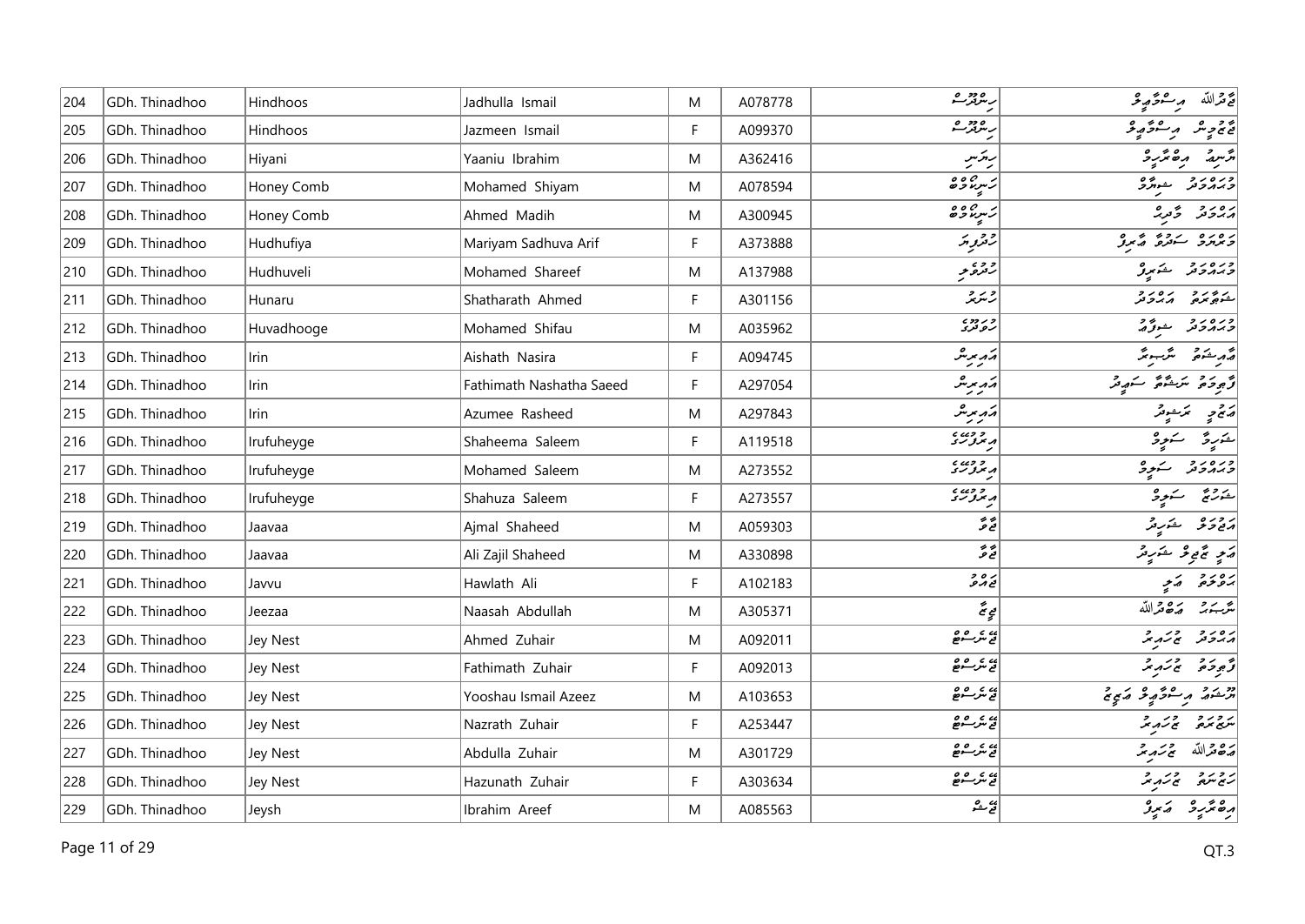| 230 | GDh. Thinadhoo | Karishma            | Fathimath Murshid          | F  | A027668 | ر <sub>موش</sub> و                           | و ده ده ده وراند                                |
|-----|----------------|---------------------|----------------------------|----|---------|----------------------------------------------|-------------------------------------------------|
| 231 | GDh. Thinadhoo | Karishma            | Zubaidha Murushid          | F. | A102787 | ر پر شرقر                                    | ح صر مدارست المستخرج الم                        |
| 232 | GDh. Thinadhoo | Karishma            | Aaiz Rushdhee              | M  | A301440 | لأمريثيقر                                    | $rac{2}{5}$<br>بمرشومر                          |
| 233 | GDh. Thinadhoo | Kashikuburu Vaadhee | Nazahath Ahmed             | F. | A301647 | <br> مەسرىي ھەتتىر ھەتتىر                    | ر در د<br>سرچ پر م<br>بر 2 در ج<br>مرکز کر      |
| 234 | GDh. Thinadhoo | Kashikuburumaage    | Fareed Ali                 | M  | A105965 | <br>  ما مربر کا محرکری                      | تخييش كمني                                      |
| 235 | GDh. Thinadhoo | Kulunu              | Anwar Moosa                | M  | A012217 | د د د<br>با په ک                             | رەر دىر                                         |
| 236 | GDh. Thinadhoo | Kulunu              | Athifa Adam                | F  | A101421 | د د د<br>با په ک                             | پھوڑ<br>ومجوقر                                  |
| 237 | GDh. Thinadhoo | Kulunu              | Mohamed Sinah              | M  | A300828 | د د د                                        | ورەرو سەر                                       |
| 238 | GDh. Thinadhoo | Kurangi             | Khadheeja Rishtha Ali      | F. | A300880 | رحم تترسريه                                  | كتعريق مرحضر كالمح                              |
| 239 | GDh. Thinadhoo | Light Rose          | Ahmedulla Mohamed          | M  | A301040 | خەرەتمەت                                     | رەروالله درەرد                                  |
| 240 | GDh. Thinadhoo | Light Rose          | Saamiya Abdul Haadhy       | F. | A301043 | لخديقة                                       | كرور مەمدومىر                                   |
| 241 | GDh. Thinadhoo | Light Rose          | Aminath Ibrahim            | F  | A326166 | لخدره جرحية                                  | הכתב הסתכ                                       |
| 242 | GDh. Thinadhoo | Lily of the Valley  | Siyama Hussain             | F  | A074506 | <br>  پر پر و تدو په                         | سەرى بر شەر بىر                                 |
| 243 | GDh. Thinadhoo | Looking Glass       | Zafarullah Shakeel Hussain | M  | A051860 | <sub>چىرىشمۇ ئۆر</sub>                       | خوتر بترالله خنوع جرستمريش                      |
| 244 | GDh. Thinadhoo | Looking Glass       | Shakeeba Hussain           | F  | A060880 | ۇر بىرى ئۇ شە                                | أشورة بركتهرش                                   |
| 245 | GDh. Thinadhoo | Looking Glass       | Shahida Hussain            | F. | A073420 | ۇ <sub>رىم</sub> ۋېچەت<br>مۇرىسى <b>ئ</b> ەت | شەرىق بۇسىمەتلە                                 |
| 246 | GDh. Thinadhoo | Looking Glass       | Nasrulla Shakeel Hussain   | M  | A101431 | ۇر مەمۇر ھ                                   | ىر موجراللە ھەرىپ چرىكىرىش                      |
| 247 | GDh. Thinadhoo | Looking Glass       | Fathhullah Shakeel Hussain | M  | A150614 | جىر شرى مۇرى                                 | وَحْدَاللّهُ حَدَيْدٍ فِرْسَهْرِ شَرْ           |
| 248 | GDh. Thinadhoo | Looking Glass       | Amanullah Shakeel Hussain  | M  | A300851 | دىر مرد ۇپ                                   | أرؤيمالله خوري برحورير                          |
| 249 | GDh. Thinadhoo | Love Nest           | Abdulla Latheef            | M  | A096692 | ترە ئەرە ھ                                   | مَە قىراللە خەمچەتر                             |
| 250 | GDh. Thinadhoo | Love Nest           | Aishath Nabeela            | F  | A299667 | ىرە ، رە ە                                   | وأرشكم سكهو                                     |
| 251 | GDh. Thinadhoo | Love Nest           | Mariyam Amath Latheef      | F  | A329829 | ىرە ، يەرە                                   | ره ره در د و درو                                |
| 252 | GDh. Thinadhoo | Love Nest           | ljaabath Latheef           | M  | A330148 | ىرە ، ئەرە                                   | برقى ھەر كەبور                                  |
| 253 | GDh. Thinadhoo | Luxleen             | Haizam Mohamed Nasir       | M  | A153301 | ئۇنۇ شەمەيە شە                               | زرنوفه وبرورو المرسول                           |
| 254 | GDh. Thinadhoo | Luxleen             | Muazzin Mohamed Nasir      | M  | A301244 | ئۇنا شەمەيە تىر                              | כנס כ כנסנכ ת-ב<br>כממץ ית כממכת יתי-ית         |
| 255 | GDh. Thinadhoo | Maagalaa            | Maryam Anooza Mohamed      | F. | A034574 | ۇزۇ                                          | ג סג ס"ג חבר בג סג ב<br>ב"זנחב" ה"יו"ש ב"ג הב"ט |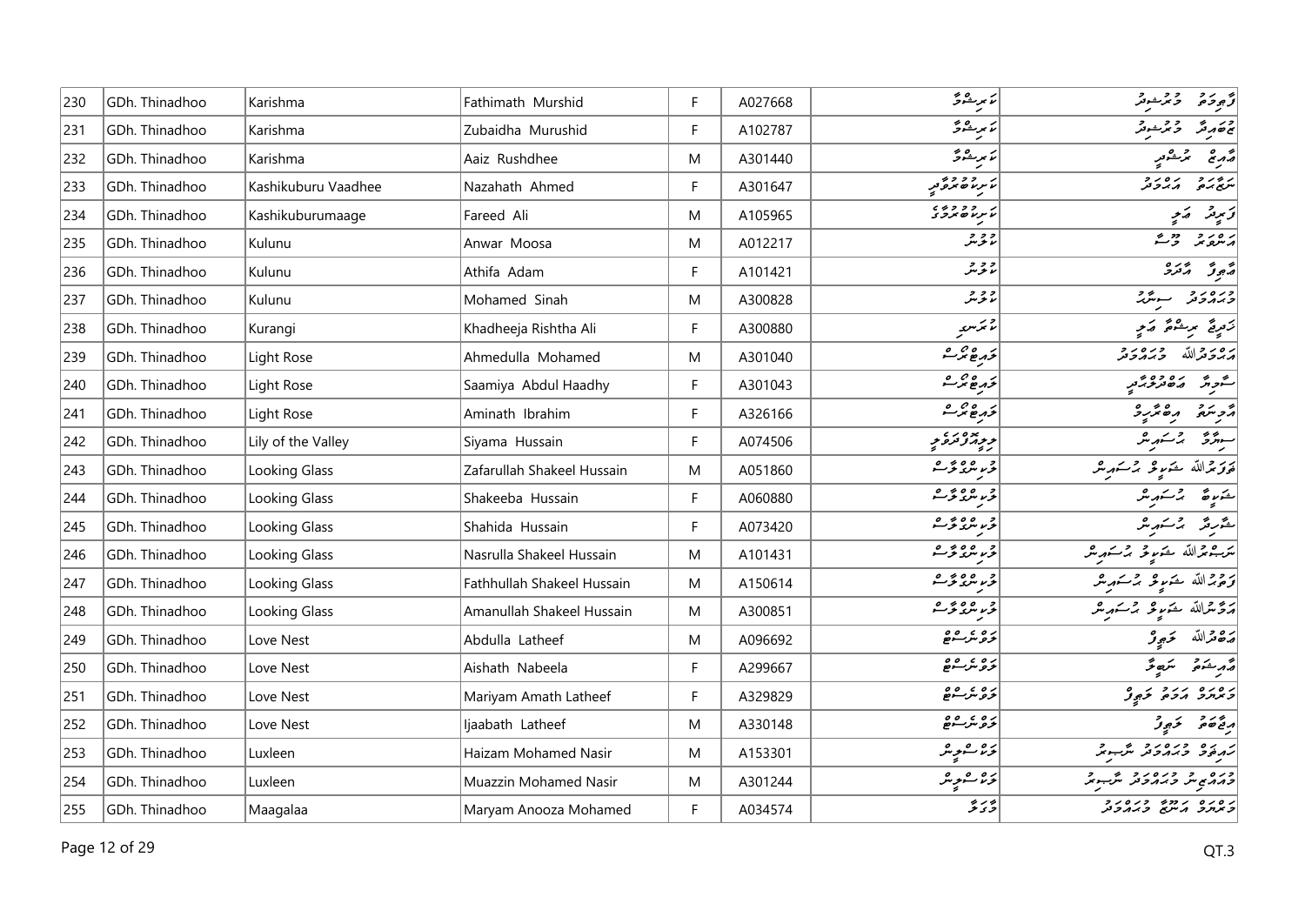| 256 | GDh. Thinadhoo | Maagalaa   | Zahida Mohamed         | F  | A034575 | ۇرۇ                             | مجرية ورود و<br>محرقة ويهدونه                            |
|-----|----------------|------------|------------------------|----|---------|---------------------------------|----------------------------------------------------------|
| 257 | GDh. Thinadhoo | Maakoalhi  | Fathimath Shareef      | F. | A081855 | پەر<br>قرىمۇ                    | و دورو شهرو<br>توجوده شهرو<br>ادره شهرو                  |
| 258 | GDh. Thinadhoo | Maakoalhi  | Adam Shareef           | M  | A102496 | پر م<br>مرتكو مو                |                                                          |
| 259 | GDh. Thinadhoo | Maakoani   | Ibrahim Abdul Samad    | M  | A036522 | اقتقسر                          | ر ٥ ٥ ٥ ٥ ر ر و<br>پرەنزو سەرتر<br>ە ھەترىر <sup>ە</sup> |
| 260 | GDh. Thinadhoo | Maakoani   | Ahmed Abdul Samad      | M  | A104255 | و مړ <sub>سمب</sub>             | נסני נסיס נני<br>גיבי הסינג-בינ                          |
| 261 | GDh. Thinadhoo | Maakoani   | MOHAMED MAZIL MINHAJ   | M  | A358168 | وي <sub>م مېر</sub>             | ورەرو ۋىرو ومرتزق                                        |
| 262 | GDh. Thinadhoo | Maakolhu   | Ahmed Ibham            | M  | A091993 | پر بر و<br>و را بل              | גם ג' קישיב<br>הגבית קישיב                               |
| 263 | GDh. Thinadhoo | Maakolhu   | Zuhudha Rasheed        | F  | A125171 | پر بر د<br>تر <i>ب</i> ر تر     | ج حر تعمیر میں تعمیر<br>  سی حر تعمیر میں تعمیر          |
| 264 | GDh. Thinadhoo | Maaranga   | Khadheeja Anwar        | F  | A163488 | ۇ ئەس <i>ى</i> كە               | زىرى <i>غ مەرەب</i> ر                                    |
| 265 | GDh. Thinadhoo | Maathila   | Azneena Adam           | F. | A306537 | قرموخه                          | ړ جې سربنگر د کر ترک                                     |
| 266 | GDh. Thinadhoo | Maathila   | Hussain Muwazzin Adam  | M  | A338761 | ۇ م <sub>و</sub> مۇ             | 2 הוקיית כפרות יית ובנים                                 |
| 267 | GDh. Thinadhoo | Mango Tree | Ameela Mufeed          | F. | A000775 | <br> دىندۇم يې                  | أأوقر وأوقر                                              |
| 268 | GDh. Thinadhoo | Mango Tree | Aminath Leeza Mohamed  | F  | A000776 | ومره وير                        | הכיתה כי כל הביר                                         |
| 269 | GDh. Thinadhoo | Mango Tree | Abdulla Shamveen       | M  | A049151 | ء وصح پر                        | برة قرالله خوفرم مر                                      |
| 270 | GDh. Thinadhoo | Mango Tree | Sheela Mufeed          | F  | A055871 | <br> دىندۇم يې                  | خوفى المحتمو فر                                          |
| 271 | GDh. Thinadhoo | Mango Tree | Aishath Sheeza Mohamed | F  | A075669 | <br> دسموه مړ                   | د.<br>در شومی شومج وبرورونر                              |
| 272 | GDh. Thinadhoo | Mango Tree | Gazzam Mohamed         | M  | A076151 | ء وج ۾ پر                       | גם כם כגם גב<br>צגע <sub>ר</sub> כ כג <i>ו</i> בב        |
| 273 | GDh. Thinadhoo | Mango Tree | Adeela Mufeed          | F. | A100573 | ومره وير                        | پر تو چې تو تو تر                                        |
| 274 | GDh. Thinadhoo | Mango Tree | Ahmed Shaibu Shamveen  | M  | A367599 | ومرومير                         | رەر ئەرق ئەۋەپ                                           |
| 275 | GDh. Thinadhoo | Meenaaneez | Mohamed Saeed          | M  | A054144 | د بگرس <u>رچ</u>                | 3 مەرجى كەرگە<br><i>2 مەمۇلىرى كەرگە</i>                 |
| 276 | GDh. Thinadhoo | Meenaaneez | Aminath Saeed          | F  | A058489 | ىر ئىگەنىزىقى<br>ئ <sup>ى</sup> | ۇرچىكى سەر ئۇ                                            |
| 277 | GDh. Thinadhoo | Meenaaneez | Aishath Saeed          | F  | A063701 | وبڈیری                          | أقهر شدة والمستورثة                                      |
| 278 | GDh. Thinadhoo | Meenaaneez | Zuleykha Saeed         | F  | A082112 | وبڈسرچ                          | ە ئەرگە سەرگە                                            |
| 279 | GDh. Thinadhoo | Meenaaneez | Hassan Saeed           | M  | A082113 | وبڈبرچ                          | بر سەمىر سىمەيد                                          |
| 280 | GDh. Thinadhoo | Meenaaneez | Mariyam Zahira         | F. | A082114 | وبڈیری                          | و وره ځرنگه                                              |
| 281 | GDh. Thinadhoo | Meroanaa   | Mohamed Zaheen         | M  | A066783 | وحريثر                          | ورەرو برېر                                               |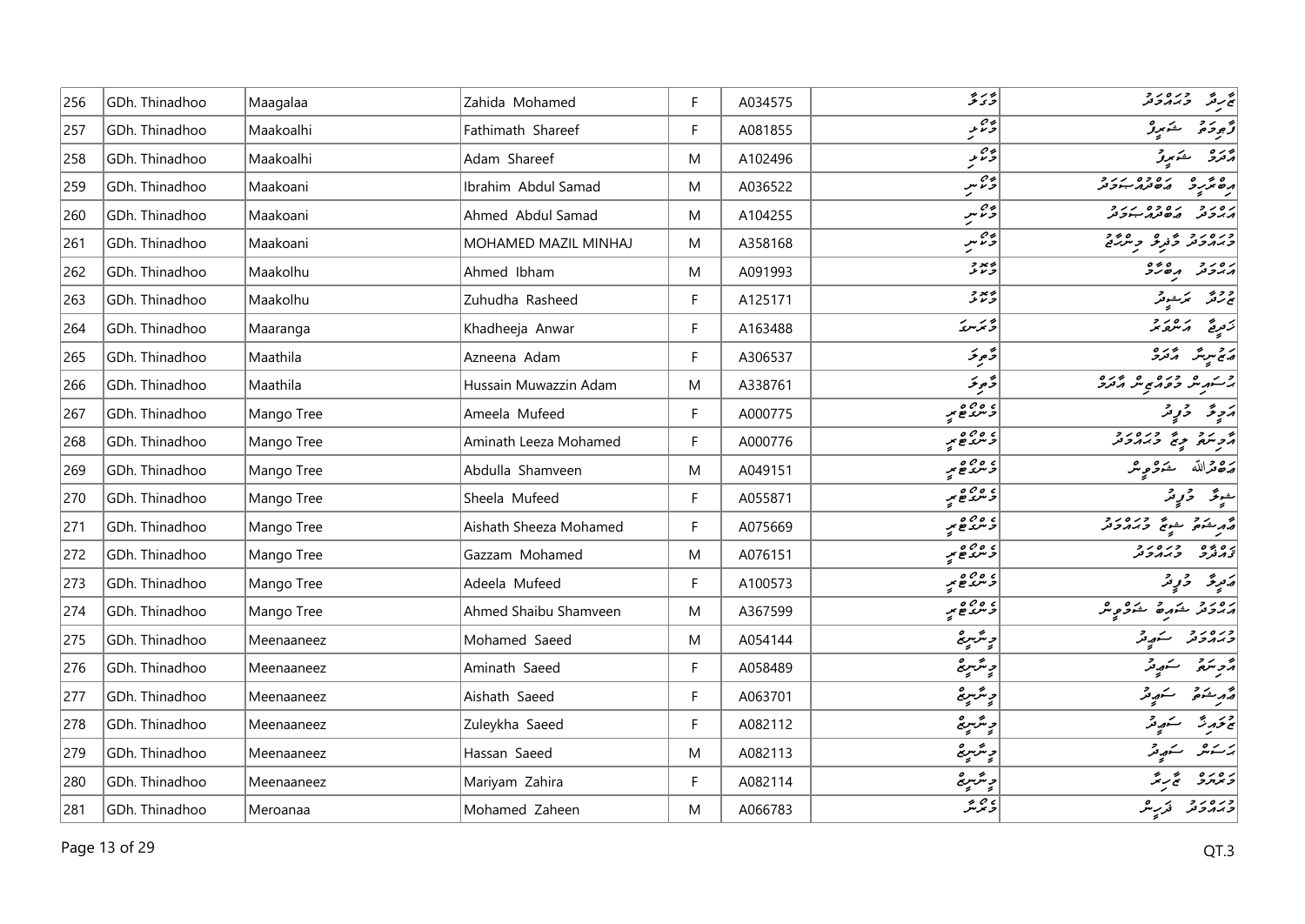| 282 | GDh. Thinadhoo | Meroanaa          | Dhaish Ahmed           | M           | A388669 | ی ص عر<br>حر سر                       | أقرمره برورد                                                 |
|-----|----------------|-------------------|------------------------|-------------|---------|---------------------------------------|--------------------------------------------------------------|
| 283 | GDh. Thinadhoo | Miadhu            | Mohamed Naseem         | M           | A085091 | و پر تر                               | ورەرو شريدۇ                                                  |
| 284 | GDh. Thinadhoo | Mid Ocean         | Shihama Naseem         | F           | A040209 | و،مچمشک                               | الموركز الكراسور<br>المركز الكراسور                          |
| 285 | GDh. Thinadhoo | Mid Ocean         | Naseema Abdulla        | F           | A058106 | ە <i>مى</i> ھەيھىر                    | ەھىراللە<br>ىئەسەۋ                                           |
| 286 | GDh. Thinadhoo | Milet             | Saud Hassan            | M           | A106253 | ولحرهج                                | سەھ ئەسكەش                                                   |
| 287 | GDh. Thinadhoo | Mint              | Shahudha Shakir        | F           | A277795 | وبثرهج                                | لشررقر الشرير                                                |
| 288 | GDh. Thinadhoo | Miraam            | Mariyam Mausha Mohamed | F           | A253828 | و بۇ ە                                | נפנם נפי בנוסנד                                              |
| 289 | GDh. Thinadhoo | Modern House Aage | Hassan Saeed           | M           | A318142 | پور ہ ر د م د پ<br>و ۽ سربرار سواری   | ىزىكەش سەمدىر                                                |
| 290 | GDh. Thinadhoo | Modern House Aage | Malha Saeed            | F           | A318143 | پور ہ ر و ے دی<br>حرفی سربرار         | رەپ سەرد                                                     |
| 291 | GDh. Thinadhoo | Moodhu Veli       | Mohamed Adil           | M           | A025253 | دو و ء<br>تر تر تر محب                | ورەر دەرد                                                    |
| 292 | GDh. Thinadhoo | Moodhu Veli       | Ahmed Alham Adil       | M           | A121439 | دد د ،<br>و تو و و                    | رەر د رەرە گەرگ                                              |
| 293 | GDh. Thinadhoo | Moodhu Veli       | Aminath Ulfa Adil      | $\mathsf F$ | A304009 | دد د ه<br>تر تره م                    | أأدبره أدوؤا أدرو                                            |
| 294 | GDh. Thinadhoo | Moovilu           | Mariyam Nazeefa        | F           | A100576 | قرحر قحر                              | د ۱۵ د سرچ وگ                                                |
| 295 | GDh. Thinadhoo | Mujumaraage       | Nazma Rashid           | $\mathsf F$ | A031835 | و و ر پر پر<br>تر بح تر <i>بر</i> پر  | ر و د محمد شرقر                                              |
| 296 | GDh. Thinadhoo | Mujumaraage       | Fazna Rashid           | F           | A100513 | و و ر پر پر<br>تر بح تر <i>ب</i> ر پر | ۇچ ئىگە ئىگەشلىقى                                            |
| 297 | GDh. Thinadhoo | Mujumaraage       | Abdulla Shiyaz Rashid  | M           | A100514 | و و ر پر پر<br>و بح تر بمرد           | رە داللە ھەرگە گرھەتر                                        |
| 298 | GDh. Thinadhoo | Mujumaraage       | Aishath Rizna Rashid   | F           | A300905 | و و ر د » ،<br>و بی و بو <sub>ی</sub> | ە<br>مەستىم بىرى ئىر ئىر شوتر                                |
| 299 | GDh. Thinadhoo | Music Home        | Siraj Ahmed            | M           | A084801 | <br> حەرىج مارىمەلىر                  | سويدة برەرد                                                  |
| 300 | GDh. Thinadhoo | Muthee            | Ahmed Azmeel           | M           | A102450 | د<br>حي                               | ד סיב ביציב                                                  |
| 301 | GDh. Thinadhoo | Muthee            | Shareefa Ali           | F           | A103804 | و<br>حرمج                             | لمشهور أأأمج                                                 |
| 302 | GDh. Thinadhoo | My Life           | Nizna Ali Didi         | F           | A068056 | خەبزىرۇ                               |                                                              |
| 303 | GDh. Thinadhoo | My Life           | Azeeza Hassan          | $\mathsf F$ | A068057 | خەبخەبۇ                               | سرچنگ <sub>امک</sub> ویربر<br>سرچنگ امکویربر<br>امکانچنگ امک |
| 304 | GDh. Thinadhoo | My Life           | Nizama Ali Didi        | $\mathsf F$ | A068058 | خەرىخەرى                              | سرة كالمحوفرقر                                               |
| 305 | GDh. Thinadhoo | My Life           | Mohamed Ali Didi       | M           | A128511 | ۇ بر <del>ئ</del> رىۋ                 | وره د د کردربر<br>د برود د کردربر                            |
| 306 | GDh. Thinadhoo | Naares            | Ahmed Saruvash Adam    | M           | A144241 | متزبر عه                              | رەرد رىپەرە ئەرە<br>مەردىر سەيرەشە مە <mark>ت</mark> رى      |
| 307 | GDh. Thinadhoo | Nasa              | Mohamed Hanim Ahmed    | M           | A001851 | مترسّ                                 | ورەر د پره دەر د                                             |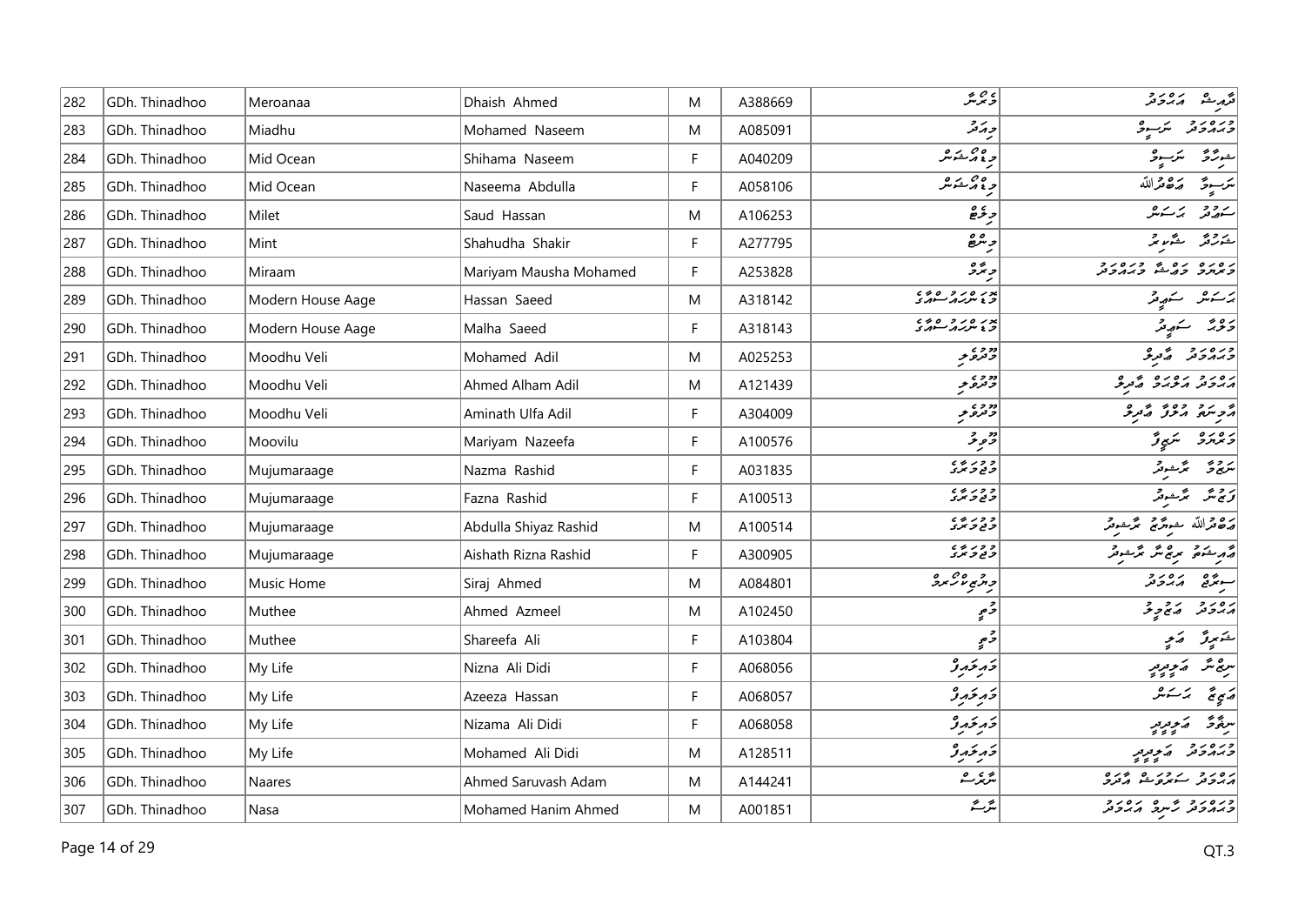| 308 | GDh. Thinadhoo | Nasa           | Ahmed Nazawan Mohamed            | M  | A302124 | ىئرىشە                           | גם גב גגלם כגם גב<br>גגבת יינאפית כגגבת         |
|-----|----------------|----------------|----------------------------------|----|---------|----------------------------------|-------------------------------------------------|
| 309 | GDh. Thinadhoo | New Life       | Shehezaadha Abdul Azeez          | F. | A119519 | سرد ځرمه ژ                       | ، ، ، » د م ده ده د ه<br>شرکت د ماه مرحم کم نوع |
| 310 | GDh. Thinadhoo | New Life       | Ahzad Abdul Azeez                | M  | A254009 | سرە ئەر ۋ                        | ג כשב גם כסג כ<br>גג איט גם <i>נגדי</i> קא      |
| 311 | GDh. Thinadhoo | New Life       | Ahuzadha Abdul Azeez             | F. | A318153 | سرمز خرمر و                      | ر د و ده ده ده د د                              |
| 312 | GDh. Thinadhoo | New Way        | Aishath Shaba Mohamed<br>Shafeeq | F  | A318002 | سرون<br>سرونو                    |                                                 |
| 313 | GDh. Thinadhoo | Night Villa    | Ahmed Nihaal Ibrahim             | M  | A297121 | ىئەرغۇر ئە                       | رورد سرزد ره ژرد                                |
| 314 | GDh. Thinadhoo | Niyami         | Mohamed Ahmed Manik              | M  | A101233 | سرمركر                           | כנסגב גסגבנית                                   |
| 315 | GDh. Thinadhoo | Niyami         | Ali Ahmed                        | M  | A106241 | سرمر<br>ر                        | أركمني أراد وراد                                |
| 316 | GDh. Thinadhoo | Niyami         | Euraaz Ahmed                     | M  | A317860 | سريرتر                           | بروس بره رو                                     |
| 317 | GDh. Thinadhoo | Niyami         | Ijulaal Ahmed                    | M  | A317862 | سرمركر                           | أمضغو مترومز                                    |
| 318 | GDh. Thinadhoo | Noo naaru      | Mohamed Zubair                   | M  | A041194 | دد بر د<br>سرسربر                | כנסנכ כנגב                                      |
| 319 | GDh. Thinadhoo | Noorange       | Aishath Shazma                   | F. | A081815 | دد بر ه ،<br>مربر مربر           | أوكر مشكوه والمستعار                            |
| 320 | GDh. Thinadhoo | <b>Noovilu</b> | Ibrahim Waheed                   | M  | A102475 | يتروخه                           | رە ئرىر ئىرىر                                   |
| 321 | GDh. Thinadhoo | Noovilu        | Mohamed Waheed                   | M  | A102477 | يتروخه                           | -------<br>  <i>בגהבת פ</i> ֿגַע                |
| 322 | GDh. Thinadhoo | Ocean Dream    | Shan Mohamed                     | M  | A302843 | ە ئەنگەرى بەر<br>م               | شهر وره <i>د</i> و                              |
| 323 | GDh. Thinadhoo | Ocean Dream    | Mauzam Mohamed                   | M  | A302846 | ە ئەكەندى ب <sub>ىر</sub> ى<br>م | נגנים בנסגב<br>בגובל בגבבת                      |
| 324 | GDh. Thinadhoo | Ocean Reed     | Hidaayathulla                    | M  | A011551 | ى<br>مەسىئە مىرىيە               | سِعْدِ مِرْحَمْ اللّهَ                          |
| 325 | GDh. Thinadhoo | Ocean Reed     | Asiyath Abdul Hadi               | F. | A102166 | ە ئەيەر مەرىپە                   | ה ליחודים הסתבתת                                |
| 326 | GDh. Thinadhoo | Oceanmead aage | Salma Ahmed                      | F. | A050859 |                                  | ستوفز أيرومو                                    |
| 327 | GDh. Thinadhoo | Oceanmead aage | Ibrahim Ahmed                    | M  | A103955 |                                  | دەنزىرە دەرد<br>دەنزىرە مەدىر                   |
| 328 | GDh. Thinadhoo | Oceanmead aage | Fathimath Noora                  | F. | A305052 |                                  | $\frac{2}{3}$<br>سرپر                           |
| 329 | GDh. Thinadhoo | Onix           | Ali Didi                         | M  | A154408 | أرسوره مشه                       | ر و درد<br>ء ء                                  |
| 330 | GDh. Thinadhoo | Onix           | Aishath Manaim Binthi Ali        | F  | A253374 | وسرىر م                          |                                                 |
| 331 | GDh. Thinadhoo | Papo House     | Abdulla Ali                      | M  | A036818 | بر ص بر و <u>ه</u>               | صكارة صحيحه                                     |
| 332 | GDh. Thinadhoo | Papo House     | Mohamed Akram                    | M  | A067997 | بر ص بر ح ه<br>بو بو شهر شد      | כנסנכ נסנס<br>כגהכת העיב                        |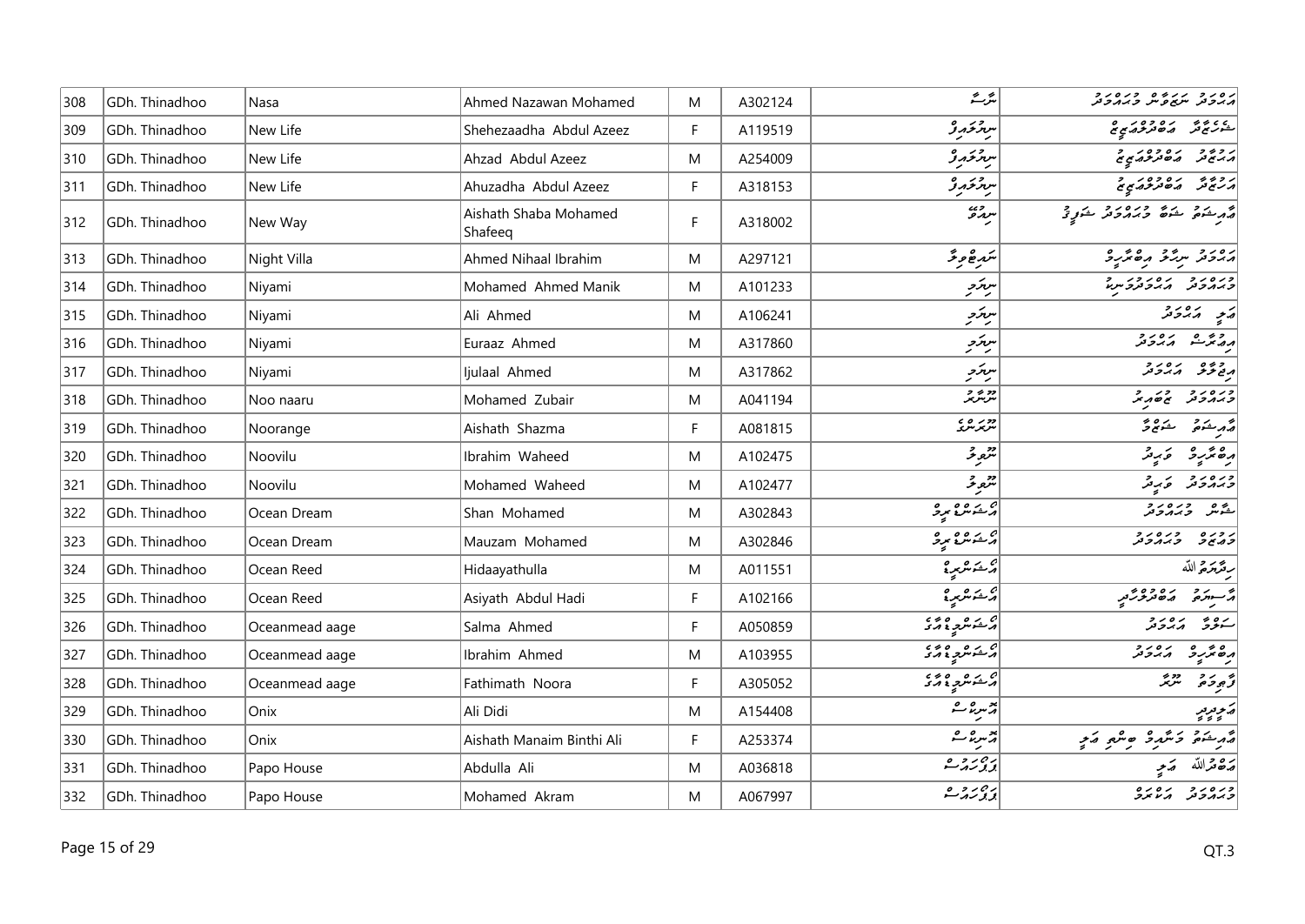| 333 | GDh. Thinadhoo | Papo House    | Ibrahim Abdulla        | M  | A102383 | پر <i>می بر ج</i> ه ه                       | أرە ئرىرى ئەھىراللە                                           |
|-----|----------------|---------------|------------------------|----|---------|---------------------------------------------|---------------------------------------------------------------|
| 334 | GDh. Thinadhoo | Papo House    | Ahmed Abdulla          | M  | A102385 | رە روپە                                     | برورد بره قرالله                                              |
| 335 | GDh. Thinadhoo | Paris Garden  | Hassan Fikry           | M  | A023857 | ۇ بىر سىمۇ بىر ، مىر                        | يرسيقد ويتمير                                                 |
| 336 | GDh. Thinadhoo | Paris Garden  | Hussain Amjad          | M  | A073172 | ۇبېرىشتۇبىر قىتىر                           | چرے کر مرکز کر دیا ہے۔<br>ج                                   |
| 337 | GDh. Thinadhoo | Paris Garden  | Mohamed Azheem         | M  | A078356 | <br>  پېرىسى ئىرقىمىدىكى<br> -              | כנים ניבים                                                    |
| 338 | GDh. Thinadhoo | Paris Garden  | Mariyam Shifana        | F  | A163023 | ئۇ بىر سىرىمى تەر<br>  ئۇ بىر سىرىمى تەر    | أد وره شوژنگر                                                 |
| 339 | GDh. Thinadhoo | Paris Garden  | Ibrahim Faisal         | M  | A400934 | ا ئىبرىش <sup>ى</sup> ئىر ئىگە              | رەتۇر ۋەبىك                                                   |
| 340 | GDh. Thinadhoo | Paris Villa   | Aminath Habeeba        | F  | A102485 | ۇ برىشمو ئۇ                                 | أروسكو أأوقع                                                  |
| 341 | GDh. Thinadhoo | Paris Villa   | Hussain Habeeb         | M  | A317590 | ئۇ بىرىش <sub>مو</sub> ئۇ                   | 2 كورىش برك ك                                                 |
| 342 | GDh. Thinadhoo | Parl          | Mohamed Jailam         | M  | A300832 | ۇ برىژ                                      | ورەرو ھ برگ                                                   |
| 343 | GDh. Thinadhoo | Purple        | Ahmed Ahusham Nafiz    | M  | A341159 | پور ہ<br>جو بو بھ                           | رور و رورو شرح                                                |
| 344 | GDh. Thinadhoo | Radheef       | Sinan Hassan           | M  | A081840 | ىرىرد                                       | سونترنتر برسترنتر                                             |
| 345 | GDh. Thinadhoo | Radheef       | Mariyam Shimra Yasir   | F  | A253444 | ىرىرد                                       | رەرە ھوتە ئەسىر                                               |
| 346 | GDh. Thinadhoo | Ranaa         | Dr. Arusha Ali Rasheed | F  | A328003 | ىئەنىگە                                     | برەنج بر كەيمرىش كەم كەن كەر                                  |
| 347 | GDh. Thinadhoo | Rasaari       | Mohamed Jinah Ali      | M  | A305427 | ئەسشەتمەس                                   | ورەرو يې شرك مكر                                              |
| 348 | GDh. Thinadhoo | Ravaanaa      | Arifa Hussain          | F  | A069436 | ىر بە بەر<br>ئىرە ئىتر                      | ەللىر ئەسىر ئىسىر                                             |
| 349 | GDh. Thinadhoo | Red Ocean     | Ibrahim Hassan         | M  | A100532 | <sup>ى 7</sup> 0م بىر ھ                     |                                                               |
| 350 | GDh. Thinadhoo | Red Ocean     | Mizna Hassan           | F  | A153368 | <sup>ى ەم</sup> ، ئەھر                      | دېڅنگر برکستر                                                 |
| 351 | GDh. Thinadhoo | Red Ocean     | Thamheeza Hassan       | F  | A301063 | <sup>ى ەە</sup> ك ئەكە                      | ەۋرىئە بەسەھ                                                  |
| 352 | GDh. Thinadhoo | Reef Side     | Ali Ishfaq Rasheed     | M  | A253373 | ا پر ژ س <sup>ت</sup> ور ؟<br>په سن         | كرىم مەشكۇتى كرسونى<br>مەم مەشكۇتى كرسونى<br>مەم گە كەن ئاللە |
| 353 | GDh. Thinadhoo | Reksoanaa     | Riyasa Abdulla         | F  | A035495 | ى <i>ھ يى</i><br>بىرى <sub>نا</sub> سىرىئىر |                                                               |
| 354 | GDh. Thinadhoo | Reksoanaa     | Abdulla Hussain        | M  | A064056 | ي ه ه مه شو میگر                            | رە قەللە جەسكەب                                               |
| 355 | GDh. Thinadhoo | Reksoanaa     | Faheema Moosa          | F  | A126064 | ي ه ه مه شو میگر                            | أوَرِدٌ وَرَسٌ                                                |
| 356 | GDh. Thinadhoo | Rishnaa Villa | Mariyam Adam           | F  | A316632 | ىرىشە ئىرىمۇ                                | ر ه ر ه<br><del>ر</del> بربر د<br>پور ہ<br>مرکز ژ             |
| 357 | GDh. Thinadhoo | Rishnaa Villa | Nashatha Moosa         | F. | A316644 | <br> برڪ مٿرمو ٿر                           | سَرَڪْرَ ۾َ<br>دو مشر                                         |
| 358 | GDh. Thinadhoo | Rishnaa Villa | Nafiu Moosa            | M  | A316646 | ىرىشە ئىزىر ئە                              | سٌرِ په دست                                                   |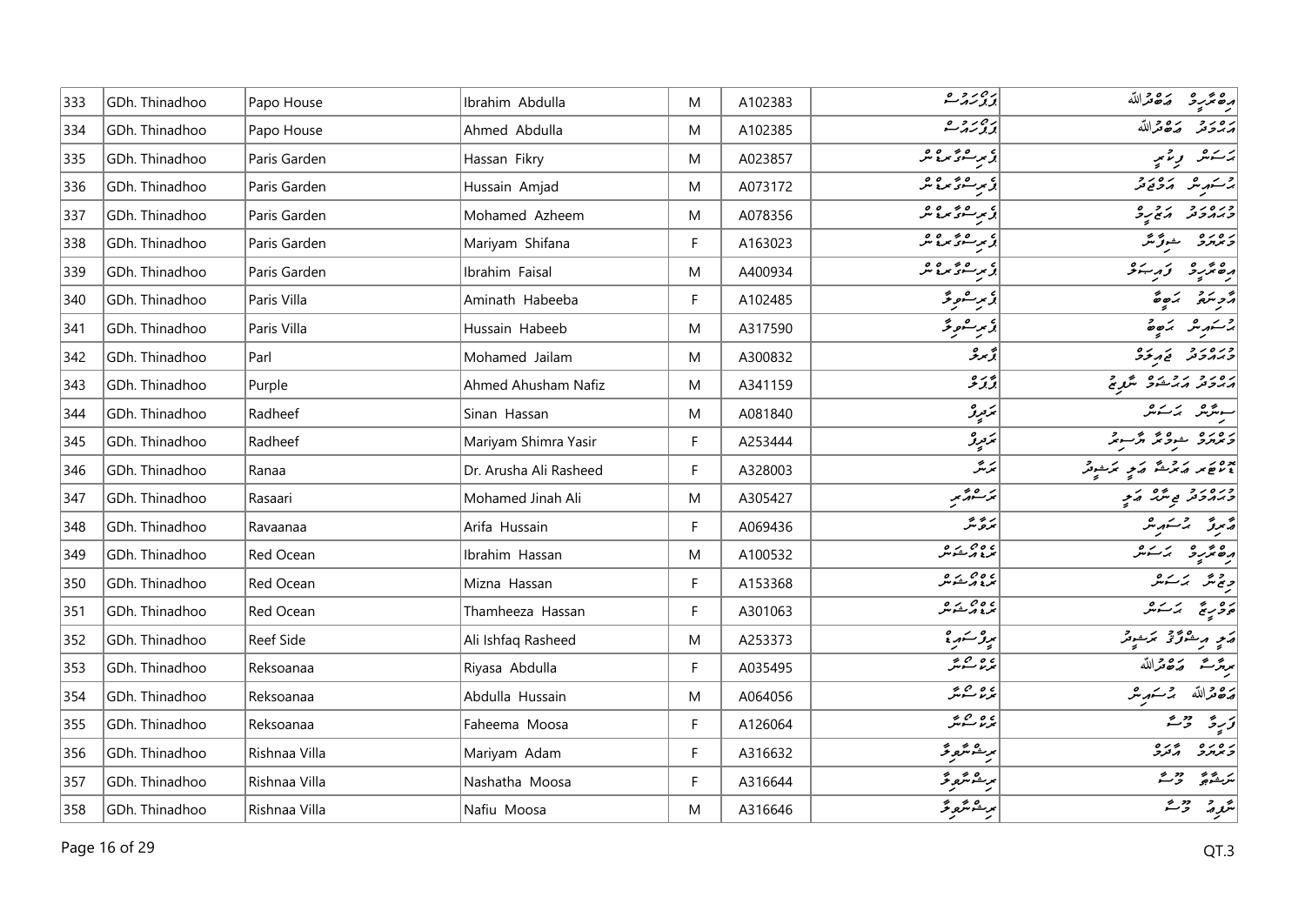| 359 | GDh. Thinadhoo | Rishnaa Villa   | Yumna Moosa             | F  | A316649 | برىشەتترە ئۇ                      | وومر وحي                                  |
|-----|----------------|-----------------|-------------------------|----|---------|-----------------------------------|-------------------------------------------|
| 360 | GDh. Thinadhoo | Rishnaa Villa   | Ali Maniz Majidh        | M  | A338497 | ىرىشە ئىز بەرگە                   | ړَ په دُسرچ دُو پر                        |
| 361 | GDh. Thinadhoo | Rishnaa Villa   | Ahmed Maaniu Majidh     | M  | A382182 | بريثونترو قر                      | رور و و مرد و و د                         |
| 362 | GDh. Thinadhoo | Rishnaa Villa   | Naaim Moosa             | M  | A382183 | ىرىشە ئىگرى ق                     | ديو مشر<br>متمدقه                         |
| 363 | GDh. Thinadhoo | Rosary          | Ali Zahir               | M  | A048873 | ە<br>ئىرىئے ئىپ                   | $\frac{2}{3}$ $\frac{2}{3}$ $\frac{2}{3}$ |
| 364 | GDh. Thinadhoo | Rosary          | Ibrahim Zahir           | M  | A067761 | ەر<br>ئىرىئى ئىپ                  | ە ھەترىرى<br>مەھىرىرى<br>پچ سر چر         |
| 365 | GDh. Thinadhoo | Rosary          | Hassan Zahir            | M  | A082194 | ہ<br>تنزیح سمبر                   | ىز سەھرىكى بىر<br>مەسىمە ئىس بىر          |
| 366 | GDh. Thinadhoo | Rosary          | Zahiyya Zahir           | F  | A089658 | ہ<br>تنزیح سمبر                   | تج سر تنر                                 |
| 367 | GDh. Thinadhoo | Rosary          | Zaidhee Zahir           | M  | A114864 | چېمېمپر                           | پچ سر پټر<br>س<br>ئے در قبر<br>س          |
| 368 | GDh. Thinadhoo | Rosary          | Nihaz Zahir             | M  | A304919 | ہ<br>تنزیح سمبر                   | سرجيح<br>چ سر پر<br>م                     |
| 369 | GDh. Thinadhoo | Saamee          | Hawwa Eanas Naseer      | F. | A073781 | استجهجه                           |                                           |
| 370 | GDh. Thinadhoo | Saamee          | Ibrahim Naseer          | M  | A081834 | ستنهج                             | ה פיצוב ותו-די                            |
| 371 | GDh. Thinadhoo | Safa            | Aishath Niusha          | F  | A100186 | سەۋ                               | ر<br>ر <sub>گرم</sub> شکو سرگ             |
| 372 | GDh. Thinadhoo | Safa            | Aminath Nishana         | F  | A100189 | سِتَوَرَّ                         | ړې سره<br>سرىشىگە                         |
| 373 | GDh. Thinadhoo | Sakeenaa Manzil | Aminath Ziyada          | F  | A317561 | سەر بىر ئەسىر ئىسىر ئىسىر ئىس     | أأترجع بمراتئر                            |
| 374 | GDh. Thinadhoo | Sandal Wood     | Ali Abdulla             | M  | A301427 | ر ۱۵ د ۱۵ وه<br>سرمانو نوحون      | أقدم قدمة والله                           |
| 375 | GDh. Thinadhoo | Sandal Wood     | Muruvath Abdulla        | F  | A396057 | ر په د وروه<br>سرمل مرولا         | ووه رو بره دالله                          |
| 376 | GDh. Thinadhoo | Sandal Wood iru | Shareefa Hussain        | F. | A105869 | ره ره ده ه و<br>سوسره مرحو پورنتر | ڪيوڙ گاسگريش                              |
| 377 | GDh. Thinadhoo | Sathaha         | Aminath Zulfa Ismail    | F. | A024369 | ىبزە ئە                           | أروسهم بالموثر والمسترور                  |
| 378 | GDh. Thinadhoo | Sathaha         | Ahmed Asbaab Ali Naseer | M  | A073663 | سەھ بر                            | גם גב גם שם הב תאורית                     |
| 379 | GDh. Thinadhoo | Savaanaa        | Gudhurathulla Zahir     | M  | A114139 | ىە ئەشر                           | وحريرة الله عج سي مر                      |
| 380 | GDh. Thinadhoo | Scarnet         | Ahmed Shaz              | M  | A081729 | <u>ه پرس پره</u>                  | رەر ئەرە                                  |
| 381 | GDh. Thinadhoo | Scarnet         | Ibrahim Mauroof         | M  | A111432 | 2 ئەربىر ي <i>ۈ</i>               | ת פיציב בהיינד                            |
| 382 | GDh. Thinadhoo | Scarnet         | Aishath Jaheeza Latheef | F. | A301343 | 2 پر س <sup>ي</sup> ھ             | ومشكوه في منتج تحوي                       |
| 383 | GDh. Thinadhoo | Schooner        | Mohamed Wasif           | M  | A011060 | ه ۶۶ مربر<br>شورا متربر           | وره در و .<br> ورزارو و مبرو              |
| 384 | GDh. Thinadhoo | Schooner        | Ahmed Waheed            | M  | A146168 | ه دو بر پر                        | أرەر ئەر ئەر                              |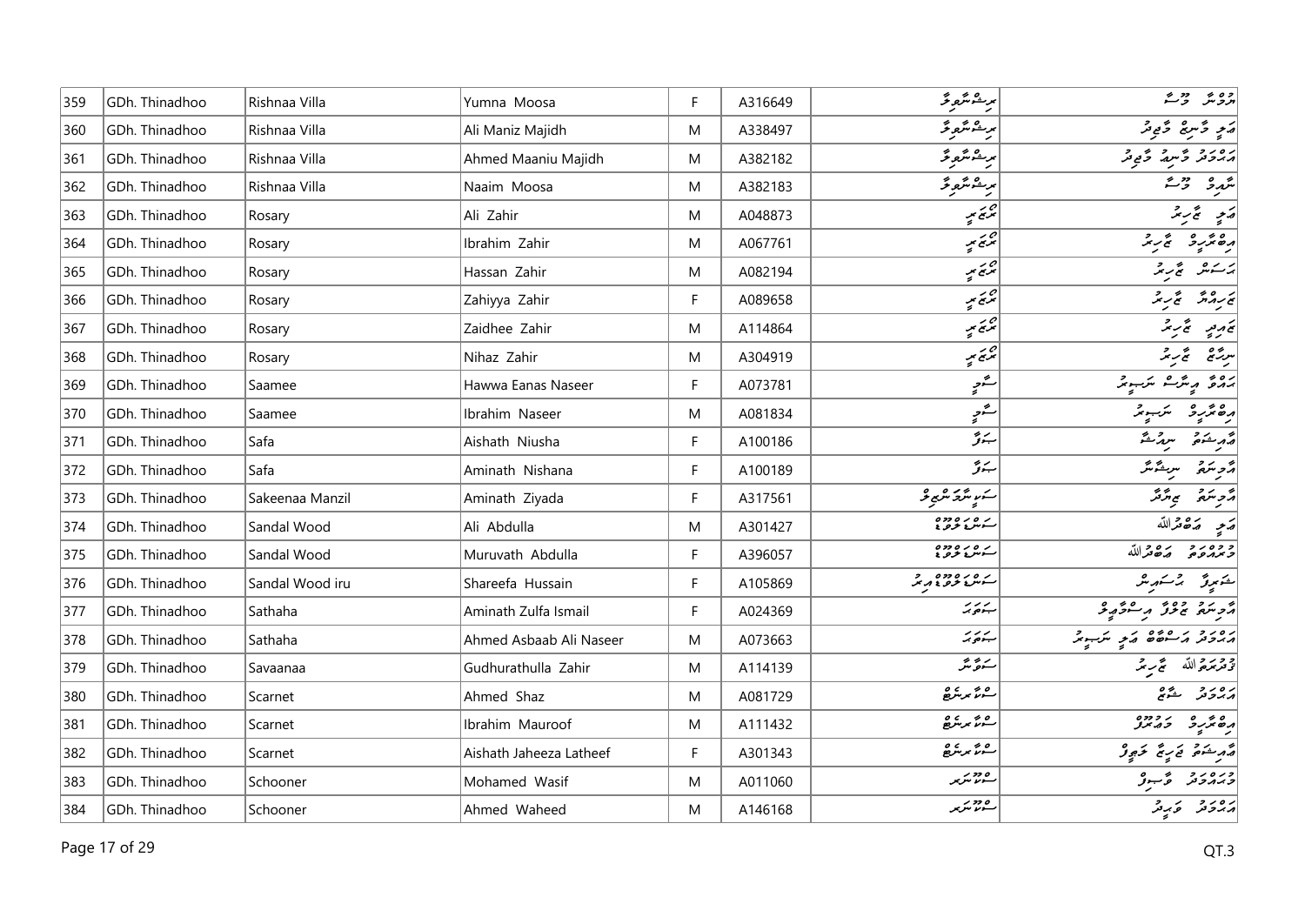| 385 | GDh. Thinadhoo | Schooner         | Abdulla Sharuhadh Waheed   | M           | A253380 | ە دەپر                       | رە داللە خەمدىن كەرد                                                                           |
|-----|----------------|------------------|----------------------------|-------------|---------|------------------------------|------------------------------------------------------------------------------------------------|
| 386 | GDh. Thinadhoo | Schooner         | Shahudhan Waheed           | M           | A373321 | ه <sup>دد</sup> بربر         | ے دیکھ کے پر                                                                                   |
| 387 | GDh. Thinadhoo | Seven and Bee    | Asad Adam                  | M           | A050934 |                              | يرے پر پر د                                                                                    |
| 388 | GDh. Thinadhoo | Seven and Bee    | Zamath Adam                | F           | A096586 |                              | נ סני 3 מינים<br>גידומים ומינים                                                                |
| 389 | GDh. Thinadhoo | Seven and Bee    | Sofath Adam                | $\mathsf F$ | A099878 |                              | سره در وره<br>سروچو پرفرو                                                                      |
| 390 | GDh. Thinadhoo | Shafaa           | Fathimath Hassan           | F           | A122556 | ىشتۇ                         | قويحو بمسكر                                                                                    |
| 391 | GDh. Thinadhoo | Shafaa           | Sharuvan Shareef           | M           | A253384 | شەڭ                          | شەرەش شەرۇ                                                                                     |
| 392 | GDh. Thinadhoo | Shafaa           | Aishath Shurooq Shareef    | F           | A386570 | شەتى                         | $\begin{array}{cc} \circ & \circ & \circ & \circ \\ \circ & \circ & \circ & \circ \end{array}$ |
| 393 | GDh. Thinadhoo | Shareefaa Manzil | Mohamed Jinan              | M           | A035950 | ىش <i>كىرۇ كەنگىر</i> بۇ     | ورەرو يېش                                                                                      |
| 394 | GDh. Thinadhoo | Shareefaa Manzil | Ali Dhilshan               | M           | A042302 | ىش <i>ە بېرۇ كەنگىنى</i> بىر | أركم والمحر والمحدث                                                                            |
| 395 | GDh. Thinadhoo | Sherif           | Fathimath Thamheedha       | F.          | A080231 | ڪريڙ                         | توجدة المحاجمة                                                                                 |
| 396 | GDh. Thinadhoo | Sherif           | Mohamed Rumaiz Hassan      | M           | A082019 | ڪوبوگر                       |                                                                                                |
| 397 | GDh. Thinadhoo | Sherif           | Mariyam Maldha Agleel      | F           | A160683 | ڪ مرو                        | رەرە روش رەمزە                                                                                 |
| 398 | GDh. Thinadhoo | Sherif           | Ali Imran                  | M           | A301907 | ڪ مرو<br>س                   | ړې پرونژنر                                                                                     |
| 399 | GDh. Thinadhoo | Sherif           | Aminath Malha Aquleel      | F           | A329917 | ے برو<br>مشرمر               | أأوسع ووثا أأووقر                                                                              |
| 400 | GDh. Thinadhoo | Sherin           | Ahmed Shakir               | M           | A000885 | ڪ مريگر<br>س                 | رەرد شەر                                                                                       |
| 401 | GDh. Thinadhoo | Sherin           | Fathmath Shadha Shakir     | F           | A253619 | ڪ مريگر<br>س                 | و دو دو شکړه.                                                                                  |
| 402 | GDh. Thinadhoo | Sherin           | Shahudha Shareef           | F           | A319266 | ڪ مريگر<br>م                 | المشركة المستمريني                                                                             |
| 403 | GDh. Thinadhoo | Sherin           | Mariyam Shajan Shakir      | F           | A319269 | ڪوبرنگر<br>س                 | و وره در و شور شرد                                                                             |
| 404 | GDh. Thinadhoo | Shifa            | Ahmed Habeeb               | M           | A072000 | خوترٌ<br>مر                  | $rac{0}{1000}$ $rac{0}{1000}$                                                                  |
| 405 | GDh. Thinadhoo | Shifa            | Mohamed Mahil Ahmed Habeeb | M           | A166523 | شىرگە                        |                                                                                                |
| 406 | GDh. Thinadhoo | Snow Ball        | Shafeeg Moosa              | M           | A102407 | بەم يو                       | $\begin{array}{cc} \mathcal{L} \ \mathcal{L} \ \mathcal{L} \ \mathcal{L} \end{array}$          |
| 407 | GDh. Thinadhoo | Snow Ball        | Aminath Habeeba            | $\mathsf F$ | A102411 | بەم يو                       |                                                                                                |
| 408 | GDh. Thinadhoo | Snow Ball        | Zeena Shafeeg              | F           | A102412 | <u>ه ۵</u> ۵ و               | پې شکو تو تو                                                                                   |
| 409 | GDh. Thinadhoo | Snow Ball        | Nibraas Mohamed Shafeeg    | M           | A253436 | بەم يو                       |                                                                                                |
| 410 | GDh. Thinadhoo | Snow Ball        | Nazahath Shafeeg           | F           | A302121 | مەم يو                       | <i>سرچ رخته در جگ</i> ور                                                                       |
|     |                |                  |                            |             |         |                              |                                                                                                |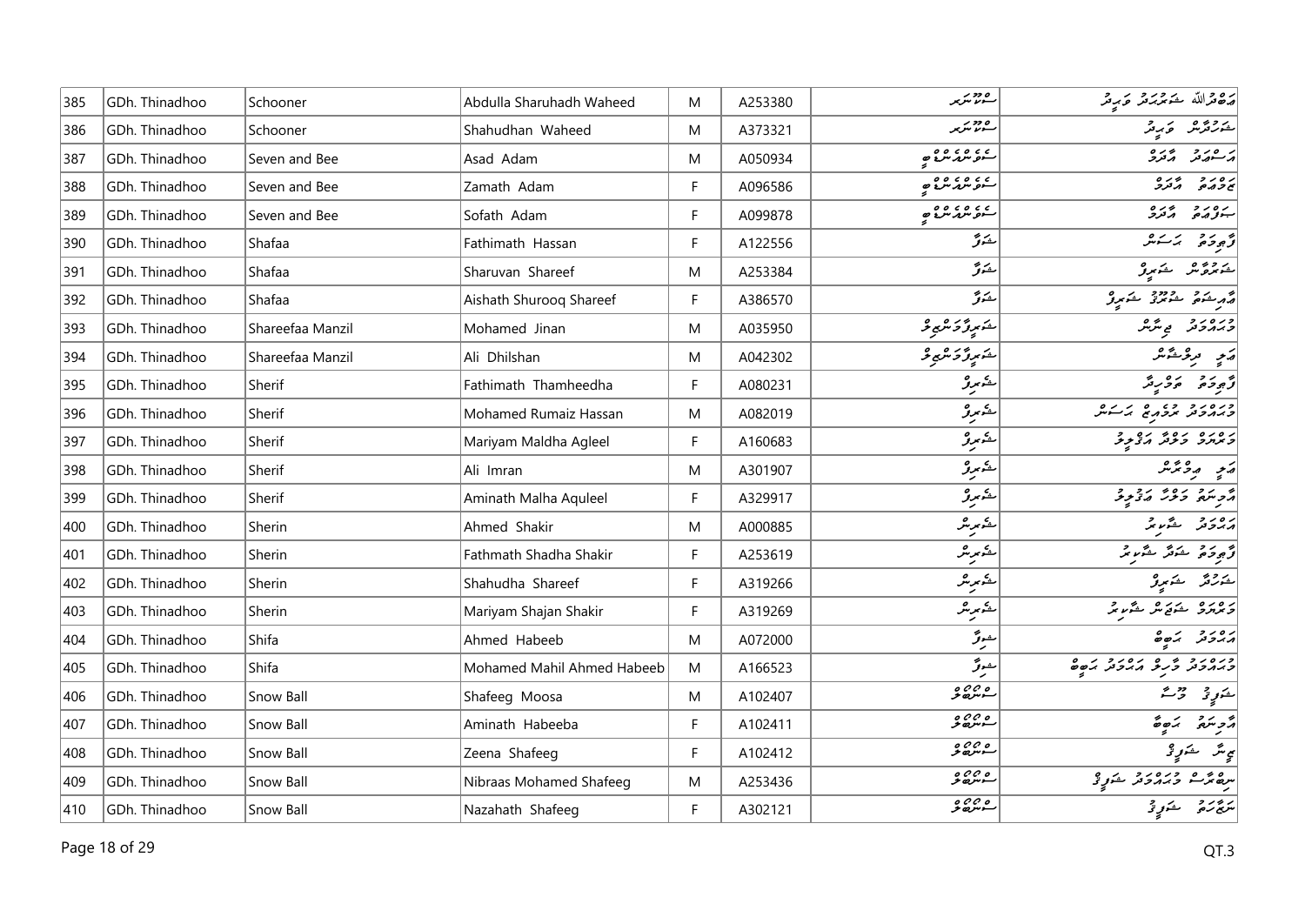| 411 | GDh. Thinadhoo | Snow Ball      | Ihusan Shafeeq           | M           | A302122 | ه ۵۵ ه                                | رير شهر المشرورة                                                            |
|-----|----------------|----------------|--------------------------|-------------|---------|---------------------------------------|-----------------------------------------------------------------------------|
| 412 | GDh. Thinadhoo | Snow Ball      | Hisham Shafeeg           | M           | A302126 | ه ۵۵ ه                                | ريشى شكرونج                                                                 |
| 413 | GDh. Thinadhoo | Snow Ball      | Ahmed Nabuhaan Shafeeq   | M           | A389368 | <u>ہ صص</u> و                         | ره د و برووه مشرور                                                          |
| 414 | GDh. Thinadhoo | Soamaalee Aage | Mamdooha Waheedh         | F           | A105106 | ە ئەۋەپەيى<br>سىرتە ئەيمە             | رەددە ر<br>دونزر كەيىر                                                      |
| 415 | GDh. Thinadhoo | Sparkling      | Mariyam Ali Didi         | F           | A073552 | <u>شوېڅ پرنامو مثر په</u>             | ره در گروربر<br> ویمبرو گروبربر                                             |
| 416 | GDh. Thinadhoo | Star           | Fathimath Fasaha Ahmed   | F           | A302033 | ے بج بر                               | وتجودتها والمتحدد والمردور                                                  |
| 417 | GDh. Thinadhoo | Sun Lodge      | Mohamed Azuraf Ibrahim   | M           | A297025 | ے حویے ح                              |                                                                             |
| 418 | GDh. Thinadhoo | Sunday         | Fathimath Hassan Didi    | F           | A040371 | يەھ                                   | ق ده بر شکر او در بر                                                        |
| 419 | GDh. Thinadhoo | Sunday         | Aishath Hassan Didi      | F           | A040372 | يەمىيە                                | ە ئەستىم ئەسكەتلەردىر                                                       |
| 420 | GDh. Thinadhoo | Sunday         | Mariyam Hassan Didi      | F           | A084943 | يەھ يىپ                               | و وره در کرده در در در کاربرد به                                            |
| 421 | GDh. Thinadhoo | Sunday         | Ahmed Hassan Manik       | M           | A100616 | يەم                                   | رەرو برےشكەس                                                                |
| 422 | GDh. Thinadhoo | Sunday         | Mohamed Thanzeel         | M           | A100618 | سەمىيە                                | ورەرو روپر                                                                  |
| 423 | GDh. Thinadhoo | Sunday         | Aminath Sheeneez         | F           | A121495 | سەمىيى                                | أأزجر سكرة المسفوسية                                                        |
| 424 | GDh. Thinadhoo | Sunday         | Mariyam Shuhana Abdulla  | $\mathsf F$ | A138200 | سەھەيي                                | و مره و و و ده د دورالله                                                    |
| 425 | GDh. Thinadhoo | Sunday         | Raahath Hassan           | F           | A301442 | بەھ                                   | بررو برسامل                                                                 |
| 426 | GDh. Thinadhoo | Sunday         | Aishath Hassan           | F           | A301443 | سەھەيي                                | ە ئەيدىنى ئەسكەش                                                            |
| 427 | GDh. Thinadhoo | Sunday         | Fathmath Shifana Abdulla | F           | A301444 | يەھ يە                                | قَرْجِرِحَةً سُوَرَّتْتَرَ رَحْقَنَ اللَّهُ                                 |
| 428 | GDh. Thinadhoo | Sunday         | Fathimath Maisha Hassan  | F           | A350581 | بەھ يە                                | توجوخو وريث برسكس                                                           |
| 429 | GDh. Thinadhoo | Sunny          | Ahmed Abdul Rauoof       | M           | A317914 | سەمىر                                 | נפני נפיפומים<br>הגבת השתהי <i>תה נ</i>                                     |
| 430 | GDh. Thinadhoo | Sunny          | Mohamed Abdul Rauf       | M           | A318122 | سەمىر                                 | כנסנכ נסכסנמס<br><i>כג</i> ו <i>ג</i> כנ <i>ג וגסנוג א</i> וג               |
| 431 | GDh. Thinadhoo | Swastika       | Musthaz Abdul Hannan     | M           | A038835 | ۔<br>شوئر شعور                        | و ه په د ره وه ر ه په و<br>چرسو <sub>گ</sub> ونړ پر <i>ه ورو بر بربر</i> بر |
| 432 | GDh. Thinadhoo | Swastika       | Amshad Abdul Hannan      | M           | A038836 | <u>ر و څو شوموً</u>                   | ره په د ره ده ره په په<br>مرح شوتر کامه تر پر بر بر بر                      |
| 433 | GDh. Thinadhoo | Sweet Dream    | Mohamed Afrah            | M           | A040654 | م <sub>وه ه</sub> وءِ <sub>مر</sub> و | כנסנכ נספס<br>כגמכת הניגל                                                   |
| 434 | GDh. Thinadhoo | Sweet Dream    | Mariyam Sheereen         | F           | A056278 | <u>ه وه</u> ۽ مرد                     | ر ه بر ه<br><del>د</del> بربر د<br>شومر مگر<br><u>شق</u> ی                  |
| 435 | GDh. Thinadhoo | Sweet Dream    | Abdulla Maumoon          | M           | A092489 | م و و و و و و<br>مشروع و مرد          | ر و دو ه<br><del>د</del> مرکب مگر<br>وحدالله                                |
| 436 | GDh. Thinadhoo | Sweet Dream    | Aishath Sheeza           | F           | A300909 | <u>شوء ۽ برد</u>                      | أقرم مشكوم والشومج                                                          |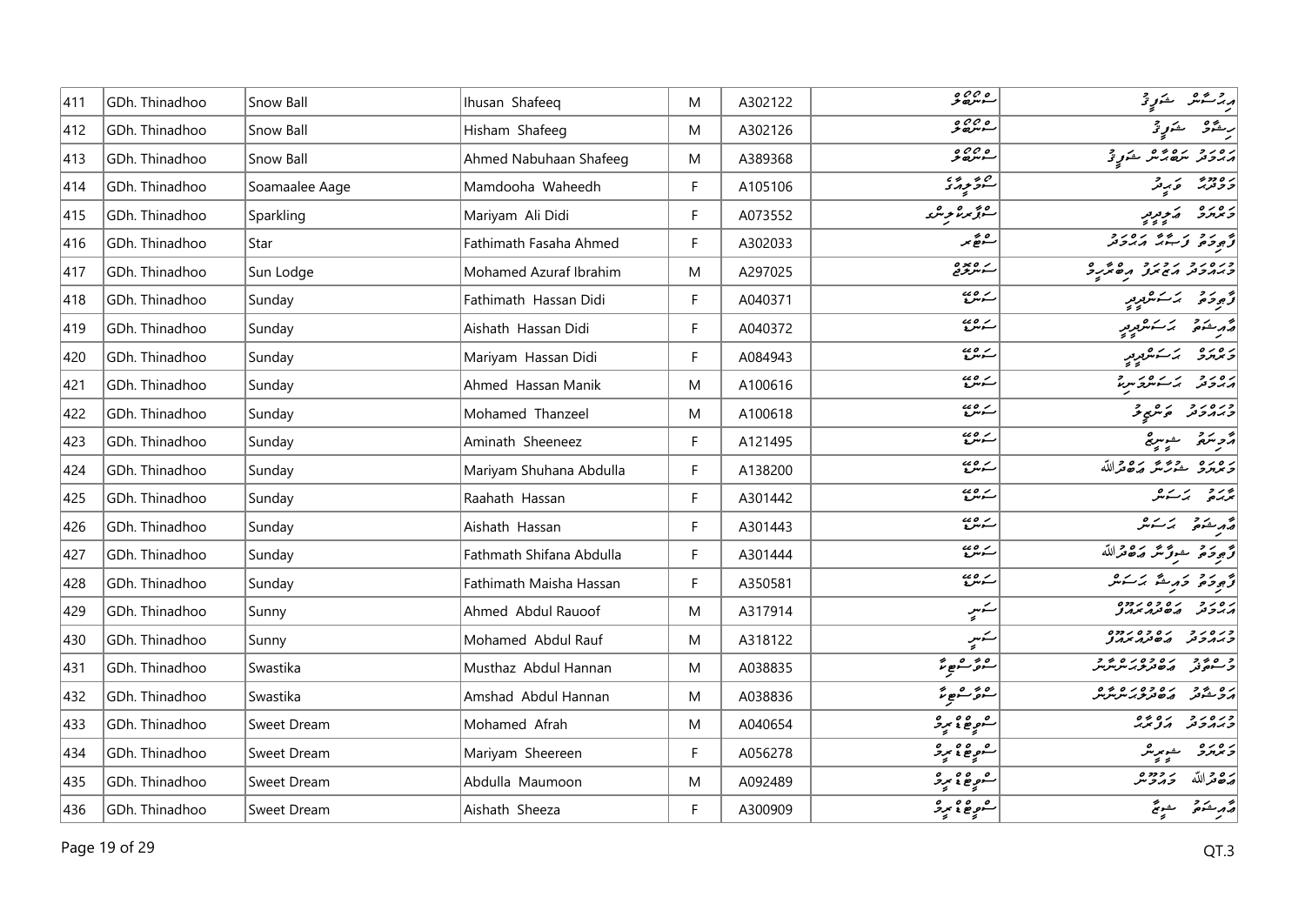| 437 | GDh. Thinadhoo | Sweet Dream     | Fathimath Niusha                | F. | A300912 | ڪ <sub>مو</sub> ءِ ۽ <sub>مر</sub> و | أَرْجُودَةً سِيدَّتَّ                                                                                                                                                                                                            |
|-----|----------------|-----------------|---------------------------------|----|---------|--------------------------------------|----------------------------------------------------------------------------------------------------------------------------------------------------------------------------------------------------------------------------------|
| 438 | GDh. Thinadhoo | Sweet Dream     | Lamha Ahmed                     | F. | A300913 | و و و و و د و<br>سوچ د مرد           | وه ده دور                                                                                                                                                                                                                        |
| 439 | GDh. Thinadhoo | Thedhu ui       | Ahmed Sadig                     | M  | A112190 | ه و د<br>مومرد د                     | دەر د گەندۇ                                                                                                                                                                                                                      |
| 440 | GDh. Thinadhoo | Thedhu ui       | Ibrahim Ahmed Saadhig           | M  | A254050 | ه و د<br>مومرد د                     | مەم بەر مەدد سەم                                                                                                                                                                                                                 |
| 441 | GDh. Thinadhoo | Thedhu ui       | Najahath Ahmed Sadig            | F. | A318008 | ه و د<br>مومرڅړ                      | ر در د در د د کرده                                                                                                                                                                                                               |
| 442 | GDh. Thinadhoo | Thedhu ui       | Dheena Ahmed Sadig              | F  | A350638 | ه و د<br>مومرد د                     | ورنگر پر دور و سکوری<br>اورنگر پر کرد 5 در سکوری                                                                                                                                                                                 |
| 443 | GDh. Thinadhoo | Thedhu ui       | Hamdhathu Binthu Ahmed<br>Sadig | F  | A365071 | ه و د<br>مومرڅ پر                    | ره روبه مورد ده در محمد و در در استانتهای در در در در در در در در در استانتهای در در در استانتهای در دست به دس<br>در سرد در سرد در سرد در سرد در سرد در در سرد در در در سرد در در استانتهای در دست در دست در دست در دست در دست د |
| 444 | GDh. Thinadhoo | Theytee Four    | Hussain Irushaadh               | M  | A302637 | پی یو ژ                              | ج سکور میں مرکز کے تعلیم ک                                                                                                                                                                                                       |
| 445 | GDh. Thinadhoo | Thibroazuge     | Mariyam Ana Naseem              | F. | A157927 | 5500                                 | במתכ ג'ול ואייב                                                                                                                                                                                                                  |
| 446 | GDh. Thinadhoo | Thibroazuge     | Mohamed Zeesth Naseem           | M  | A340744 | ه ۲ و ۲ و ۲<br>موه مربح <sub>ک</sub> | ورورو برحاة الرسوة                                                                                                                                                                                                               |
| 447 | GDh. Thinadhoo | Thibroazuge     | Mariyam Afa Majdhee             | F  | A349182 | 5500                                 | د وره رو روړ                                                                                                                                                                                                                     |
| 448 | GDh. Thinadhoo | Thikreeth       | Mohamed Zaloof Ali Rasheedh     | M  | A368515 | ە بە ئەيدە<br>ب                      | وره رو روده در برشود.<br>وبردون بروژ در برشود.                                                                                                                                                                                   |
| 449 | GDh. Thinadhoo | Thoatam         | Mohamed Naseem                  | M  | A009729 | ەرە<br>موغ                           | وره رو برخو                                                                                                                                                                                                                      |
| 450 | GDh. Thinadhoo | Thoatam         | Ali Jalwaan Naseem              | M  | A253923 | ەرە<br>موغ                           | أرجم فأقراقهما الكرسور                                                                                                                                                                                                           |
| 451 | GDh. Thinadhoo | Thoatam         | Ahmed Jaudhath Naseem           | M  | A253924 | ج ره<br>ح                            | رور و رور و برسو                                                                                                                                                                                                                 |
| 452 | GDh. Thinadhoo | <b>Thrush</b>   | Shamheena Abdul Samad           | F  | A102615 | ەكرىشە                               | ر ده ر بر ده ده ۱۰ در د<br>شور بر در ده ترو سووتر                                                                                                                                                                                |
| 453 | GDh. Thinadhoo | <b>Thrush</b>   | Ismail Abdul Samad              | M  | A306512 | ەمەرشە                               | ם הם הם בם הגב                                                                                                                                                                                                                   |
| 454 | GDh. Thinadhoo | Thrush          | Ali Ifash                       | M  | A318074 | ەمەرشە                               | أرشم بروشة                                                                                                                                                                                                                       |
| 455 | GDh. Thinadhoo | Thrush          | Mariyam Namna Rasheed           | F  | A318080 | ەئەر                                 | رەرە رەش كرشونر                                                                                                                                                                                                                  |
| 456 | GDh. Thinadhoo | <b>Thrush</b>   | Ahmed Shahil Mohamed            | M  | A364206 | ەمەرشە                               | رەر ئەشرى دىرەرد                                                                                                                                                                                                                 |
| 457 | GDh. Thinadhoo | Thuna           | Wasma Rasheed                   | F. | A297587 | ەتەر                                 | ۇڭرۇ ئەيدۇر                                                                                                                                                                                                                      |
| 458 | GDh. Thinadhoo | <b>Timeless</b> | Azim Saeed                      | M  | A101441 | عەر دې ئە                            | ړې ده سکوپه ش                                                                                                                                                                                                                    |
| 459 | GDh. Thinadhoo | Tongaa          | Mohamed Shahudee                | M  | A027026 | ير ه مر<br>ھ″ر گ                     | ورەرو شەور                                                                                                                                                                                                                       |
| 460 | GDh. Thinadhoo | Tongaa          | Ahmed Sameeh Anwar              | M  | A300829 | بر ه و.<br>ح                         | גפנק גובה היינור                                                                                                                                                                                                                 |
| 461 | GDh. Thinadhoo | Tortoise        | Athifa Hussain                  | F. | A072699 | ە <u>ئ</u> ەربە                      | لقبوقر بمستهر مثن                                                                                                                                                                                                                |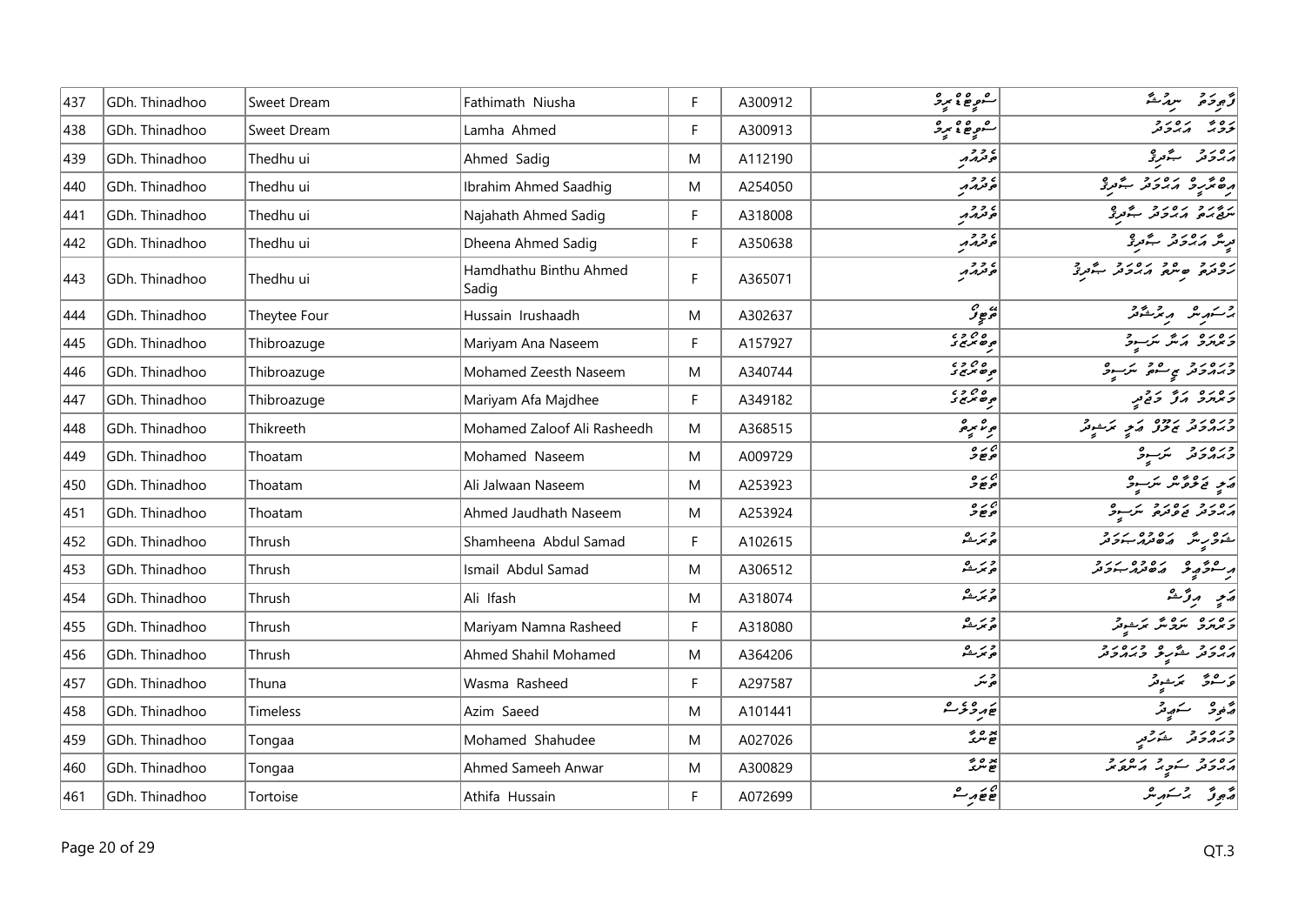| 462 | GDh. Thinadhoo | Tortoise       | Aminath Hussain          | F  | A073269 | ەر بە<br> قۇم                          | ىر سەمەبىر<br>أثمر سرد                          |
|-----|----------------|----------------|--------------------------|----|---------|----------------------------------------|-------------------------------------------------|
| 463 | GDh. Thinadhoo | Tortoise       | Sajid Ahmed              | M  | A102429 | ع ءَ مر ٿ                              | شمع قريدة مستحدة                                |
| 464 | GDh. Thinadhoo | Tortoise       | Athufa Abdulla           | F  | A253438 | ەر بە<br> تقىم بە                      | بروء بره قرالله                                 |
| 465 | GDh. Thinadhoo | Tortoise       | Shifza Ibrahim           | F. | A326217 | اء<br> حقح مر <sup>حد</sup>            | ەھ ئرىر ۋ<br>خور <sup>م</sup> ح                 |
| 466 | GDh. Thinadhoo | Twilight       | Shammoon Adam            | M  | A067892 | و د بر ده<br>مور د بر                  | شەھ جەھر<br>پە رە<br>مەنزۈ                      |
| 467 | GDh. Thinadhoo | Twilight       | Ahmed Shifaz             | M  | A081821 | و د بر<br>در کار کار د                 | پروژو<br>سنبوتر حج                              |
| 468 | GDh. Thinadhoo | Two and One    | Abdulla Waheed           | M  | A102490 | دد ، ه ه د ه<br>ج د س و س              | پره ترالله کربر تر                              |
| 469 | GDh. Thinadhoo | Two and One    | Abdul Ahad Waheed        | M  | A317842 | دد ، ه ه ه ر ه<br>ج د س و س            | ره وه د ر و<br>مانه فرخه براند کار و براند      |
| 470 | GDh. Thinadhoo | Two and One    | Ifaadh Waheed            | M  | A317843 | دد ، ه ه د ه<br>ج د سرو تو س           | ەرۋىتى ئەرىتى                                   |
| 471 | GDh. Thinadhoo | Udhabaani      | Aminath Adam             | F  | A317628 | و ر ه<br> پرتر <i>ه</i> ٔ س            | لجمعر سنرو<br>پور ہ<br>مرکزو                    |
| 472 | GDh. Thinadhoo | Udhabaani      | Ibadulla Adam            | M  | A382663 | د د گرگامبر<br>مرکوکھ سر               | مرځقرالله<br>پور ہ<br>مرکز ژ                    |
| 473 | GDh. Thinadhoo | Ufa Vehi       | Aishath Waheeda          | F. | A141418 | اړوژه په                               | وكرمشكم وكرفر                                   |
| 474 | GDh. Thinadhoo | Umet Villa     | Abdul Mueed Abdulla      | M  | A034334 | دوي ه عرقه                             | رەدەد رەشقى 195                                 |
| 475 | GDh. Thinadhoo | Uraha          | Aminath Shazhana Rasheed | F  | A131686 | د برر<br>مربوبر                        | ە ئەسىم ئىسى ئاسى ئاسىم ئىشرىدە                 |
| 476 | GDh. Thinadhoo | Uraha          | Mariyam Shaffath Rasheed | F. | A319294 | د برر<br>مربوبر                        | ر ٥ ر ٥ ر ٥ ر ٥ ر د د<br>و بربرو شور د ه برشوتر |
| 477 | GDh. Thinadhoo | Uthuruge       | Samiya                   | F  | A149684 | د د د د<br>مرح برد                     | ستورش                                           |
| 478 | GDh. Thinadhoo | Uthuruge       | Mariyam Nazaahath        | F  | A303645 | د د د د<br>مرح برد                     | ر ه ر ه<br><del>و</del> بربرو<br>سر پھر ج       |
| 479 | GDh. Thinadhoo | Vaareyvilaa    | Ahmed Imad               | M  | A273690 | و بر<br>  په ټره به تر                 | برور و<br>ەر ئەتر                               |
| 480 | GDh. Thinadhoo | Villa De Sosun | Adam Haleem Ali          | M  | A047529 | ەر ئىي سىم يەنگەر<br>سىمبىي سىم يەنگەر | پرو ټوپو ټو                                     |
| 481 | GDh. Thinadhoo | Viludholhi     | Fathmath Shaneez         | F  | A046152 | وتزقرىر                                | توجوخو متسببي                                   |
| 482 | GDh. Thinadhoo | Viludholhi     | Aminath Ahmed            | F  | A058105 | وتحقرو                                 | أثرم شهر الملاحق                                |
| 483 | GDh. Thinadhoo | Viludholhi     | Hassan Ahmed             | M  | A096291 | وقرقرىر                                | يركسكس مرور و                                   |
| 484 | GDh. Thinadhoo | Viludholhi     | Aishath Ahmed            | F. | A102471 | وتزقرىر                                | مەرشىمى مەردىر                                  |
| 485 | GDh. Thinadhoo | Viludholhi     | Ibrahim Rasheed          | M  | A147252 | وتحقرىر                                | ە ھەترىر ۋ<br>بمرشوقر                           |
| 486 | GDh. Thinadhoo | Viludholhi     | Naufal Ahmed             | M  | A303755 | وتزقرىر                                | ىئەدىمۇ بىر<br>پروژو                            |
| 487 | GDh. Thinadhoo | Viludholhi     | Hisan Ahmed              | M  | A303757 | وتزقرىر                                | بر گەش كەردىر                                   |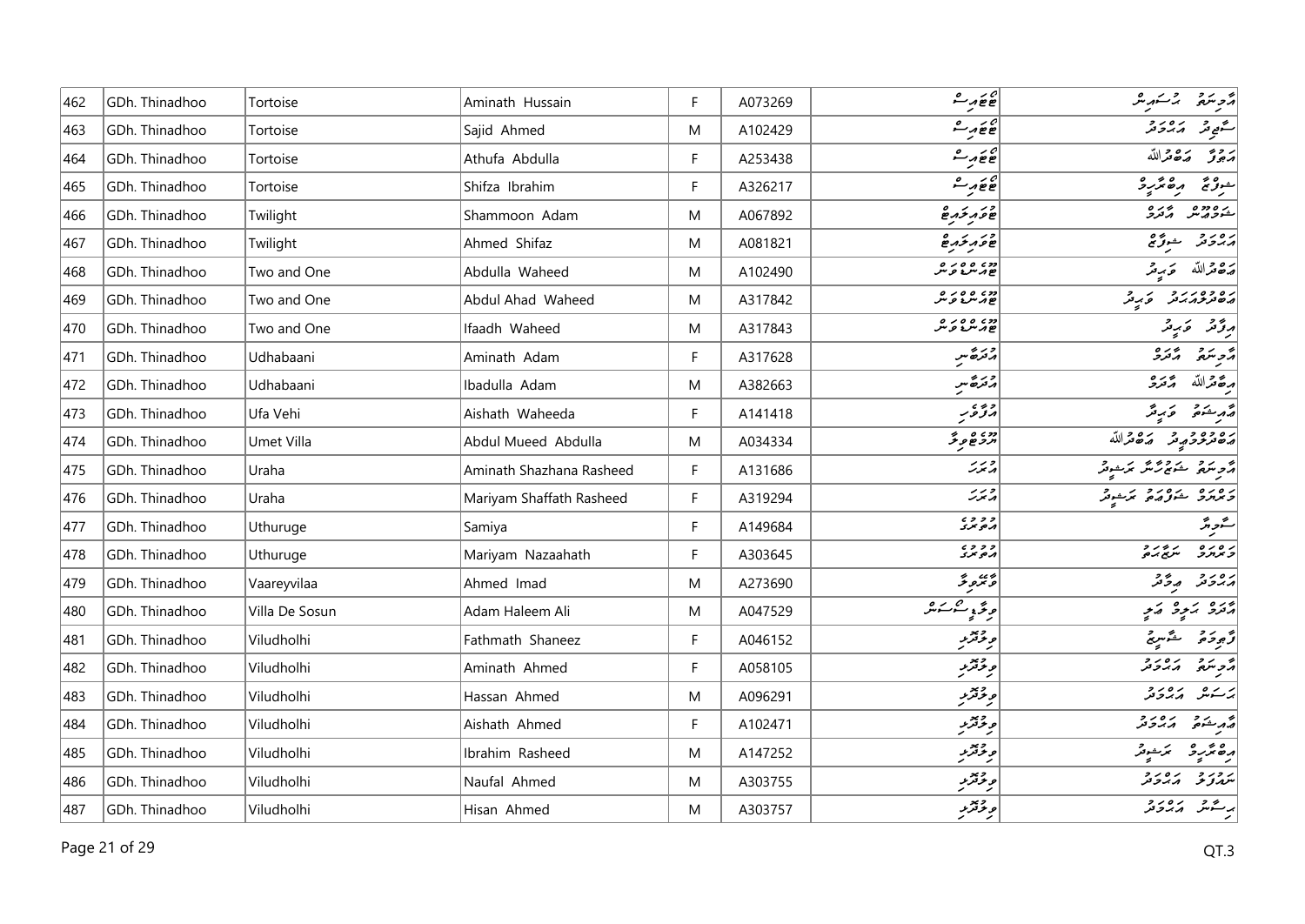| 488 | lGDh. Thinadhoo        | Vilufas             | Mariyam Ramshau Ilyas     | F. | A253457 | رخور م                              | גם גם גם הזר הכתב.                                                                          |
|-----|------------------------|---------------------|---------------------------|----|---------|-------------------------------------|---------------------------------------------------------------------------------------------|
| 489 | IGDh. Thinadhoo        | Vilufas             | Fathmath Rabshau Ilyas    | F. | A384442 | ە بۇ ئۇرگ                           | ه د د ده په د وه و                                                                          |
| 490 | <b>IGDh. Thinadhoo</b> | Vinavi              | Abdulla Latheef           | M  | A123110 | وتنزو                               | برە قراللە<br>ځږوگر                                                                         |
| 491 | IGDh. Thinadhoo        | Vinavi              | Silma Latheef             | F. | A306186 | حرمترجر                             | سودة<br>ځ چو ژ                                                                              |
| 492 | <b>IGDh. Thinadhoo</b> | Vinavi              | Shifaz Latheef            | M  | A306189 | حرمترجر                             | شورٌ ج<br>ځ چو ژ                                                                            |
| 493 | IGDh. Thinadhoo        | Vinavi              | Shazuhath Latheef         | F. | A306191 | وسرو                                | شەيرىرە كەيدۇر                                                                              |
| 494 | <b>IGDh. Thinadhoo</b> | Violet Villa        | <b>Isaac Ahmed Naseer</b> | M  | A064114 | ە بەر ئۇھ بۇ                        | ما عامر و برور د استاند بر                                                                  |
| 495 | GDh. Thinadhoo         | Violet Villa        | Ismail Naseer             | M  | A097639 | وَرِدْعْ وِدَّ                      | ە سىقەتمە بى<br>- سرب مر                                                                    |
| 496 | GDh. Thinadhoo         | Wave Break          | Fathimath Azmeela         | F. | A100529 | ۵ و ۵ و ۵<br>  <i>و و ۵ مر</i> م    | $\begin{bmatrix} 2 & 2 & 2 & 2 & 3 \\ 2 & 2 & 2 & 2 & 3 \\ 3 & 4 & 2 & 2 & 3 \end{bmatrix}$ |
| 497 | <b>IGDh. Thinadhoo</b> | <b>Wave Break</b>   | Ahmed Abdul Azeez         | M  | A300816 | $0 < 0$ $0 < \epsilon$<br>قوقوحاتها | بروبرو<br>$0 - 1000$<br>ور حافز فرور ہے ہے                                                  |
| 498 | GDh. Thinadhoo         | <b>Wave Break</b>   | Mariyam Ameeza Azeez      | F. | A301048 | <br>  تونو ت تدرد<br>               | , , , , , , ,<br>כ מינכ נכפי נכיבי                                                          |
| 499 | GDh. Thinadhoo         | <b>Yellow House</b> | Mohamed Abdul Gadir       | M  | A301348 | <i>، ہی ر</i> ج ہے<br>مرمز پر پ     | ور ه ر و د ر ه وه بد و<br><i>و بد</i> بر د بر ه تر و تخ تر بر                               |
| 500 | GDh. Thinadhoo         | <b>Yellow House</b> | Hussain Abdul Gadhir      | M  | A301351 | ، <i>? بر د</i> مه                  | و در مره ده وه پور د<br>بر شهر شر مره ترمونومر                                              |
| 501 | IGDh. Thinadhoo        | Zaaviya             | Ahmed Athif               | M  | A072342 | پھ حر مگر                           | بروز قر<br>ەر جو تر                                                                         |
| 502 | IGDh. Thinadhoo        | Zaaviya             | Hawwa Mehenaz             | F. | A147986 | . .<br>  یخ حر مر                   | ر ه پ<br>بر د تو<br>0 4 66<br>ورسريم                                                        |
| 503 | <b>IGDh. Thinadhoo</b> | Zumarradhu          | Aishath Afra              | F  | A317915 | و ره ر و<br>مح <i>و ډ</i> ټرنر      | ړه شوه پرونو                                                                                |
| 504 | GDh. Thinadhoo         | Zumarradhu          | Hashashath Ibrahim Salih  | F. | A351076 | و ر ه ر و<br>مح تر مر مر            | برششوه مەھرىق بەدە                                                                          |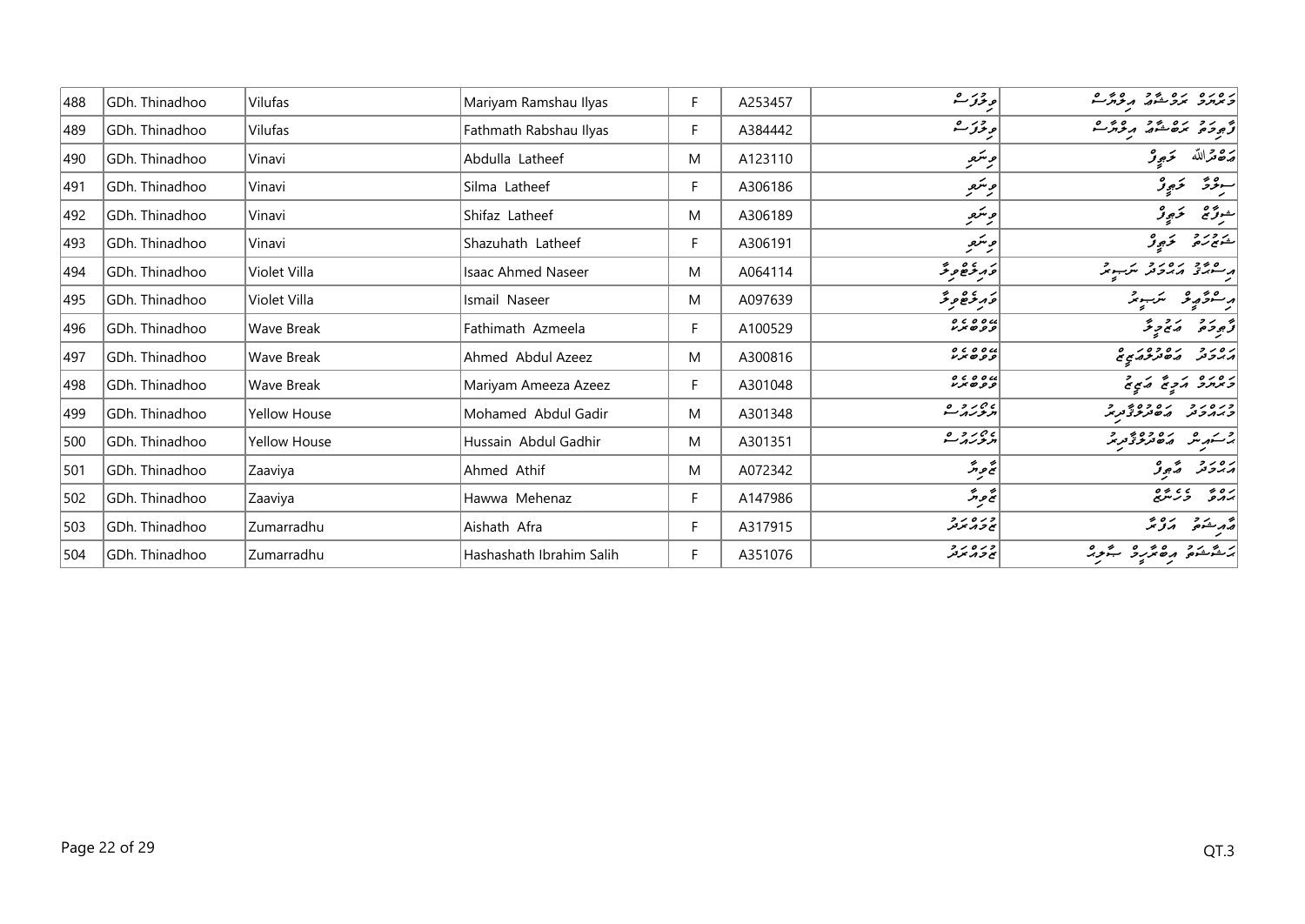## *w7qAn8m? sCw7mRo>u; wEw7mRw;sBo<*

| ' مرمر | 'يئرىثر: |
|--------|----------|
|        |          |
|        |          |
|        |          |

## *w7q9r@w7m> sCw7qHtFoFw7s; mAm=q7 w7qHtFoFw7s;*

| ىر تە | $\mathcal{O} \times$<br>$\sim$ | $\sim$<br>. . | لترنثر |
|-------|--------------------------------|---------------|--------|
|       |                                |               |        |
|       |                                |               |        |
|       |                                |               |        |

| انترنثر: | $^{\circ}$ | يبرهر | $^{\circ}$<br>سرسر |
|----------|------------|-------|--------------------|
|          |            |       |                    |
|          |            |       |                    |
|          |            |       |                    |

| ىرتىر: | 。<br>سر سر | .,<br>مرسر |
|--------|------------|------------|
|        |            |            |
|        |            |            |
|        |            |            |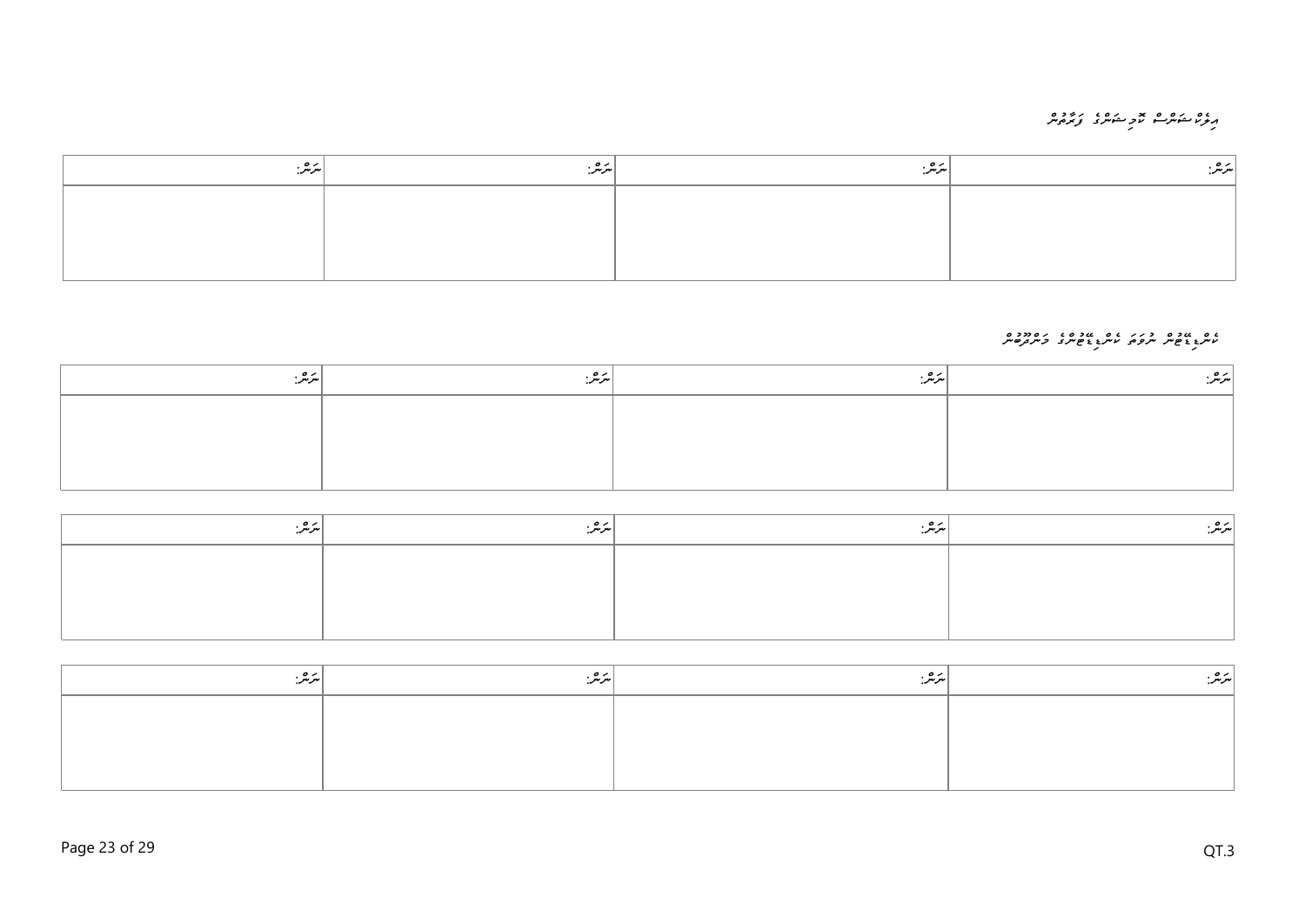| يره. | ο. | ا ير ه |  |
|------|----|--------|--|
|      |    |        |  |
|      |    |        |  |
|      |    |        |  |

| <sup>.</sup> سرسر. |  |
|--------------------|--|
|                    |  |
|                    |  |
|                    |  |

| ىئرىتر. | $\sim$ | ا بر هه. | لىرىش |
|---------|--------|----------|-------|
|         |        |          |       |
|         |        |          |       |
|         |        |          |       |

| 。<br>مرس. | $\overline{\phantom{a}}$<br>مر مىر | يتريثر |
|-----------|------------------------------------|--------|
|           |                                    |        |
|           |                                    |        |
|           |                                    |        |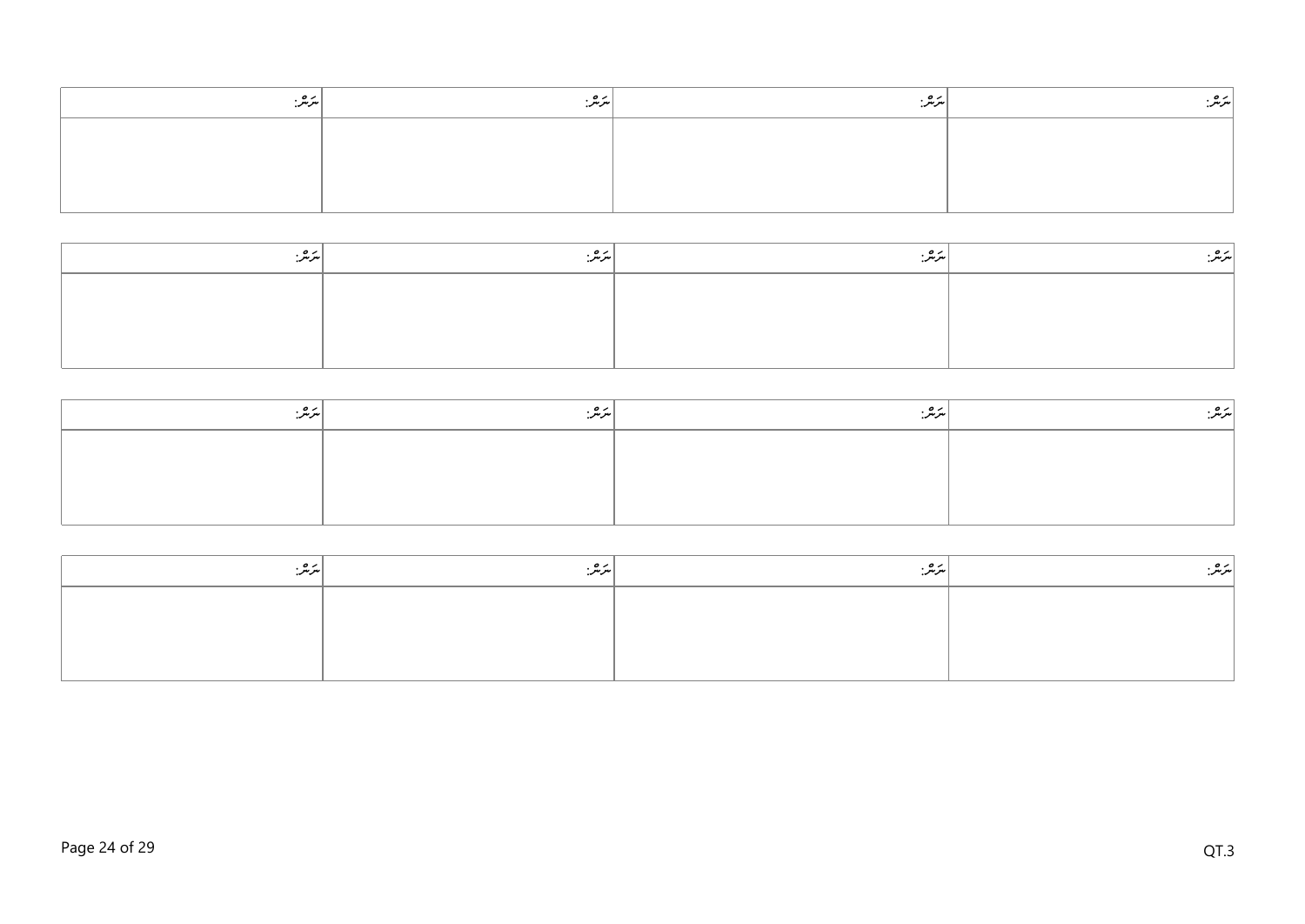| ير هو . | $\overline{\phantom{a}}$ | يرمر | اير هنه. |
|---------|--------------------------|------|----------|
|         |                          |      |          |
|         |                          |      |          |
|         |                          |      |          |

| ىر تىر: | $\circ$ $\sim$<br>" سرسر . | يترمير | o . |
|---------|----------------------------|--------|-----|
|         |                            |        |     |
|         |                            |        |     |
|         |                            |        |     |

| انترنثر: | ر ه |  |
|----------|-----|--|
|          |     |  |
|          |     |  |
|          |     |  |

|  | . ه |
|--|-----|
|  |     |
|  |     |
|  |     |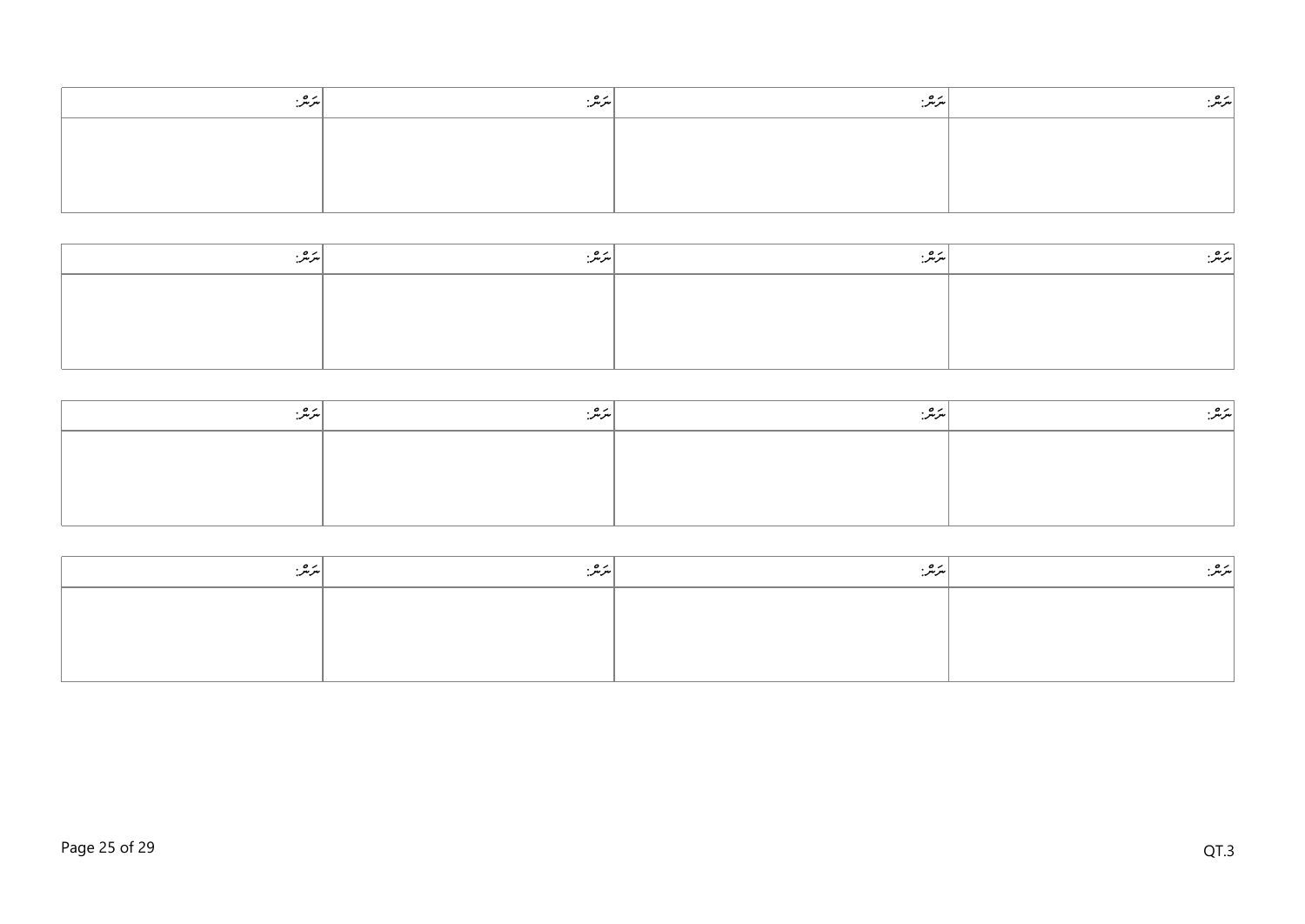| ير هو . | $\overline{\phantom{a}}$ | يرمر | اير هنه. |
|---------|--------------------------|------|----------|
|         |                          |      |          |
|         |                          |      |          |
|         |                          |      |          |

| ىر تىر: | $\circ$ $\sim$<br>" سرسر . | يترمير | o . |
|---------|----------------------------|--------|-----|
|         |                            |        |     |
|         |                            |        |     |
|         |                            |        |     |

| 'تترنثر: | 。<br>,,,, |  |
|----------|-----------|--|
|          |           |  |
|          |           |  |
|          |           |  |

|  | . ه |
|--|-----|
|  |     |
|  |     |
|  |     |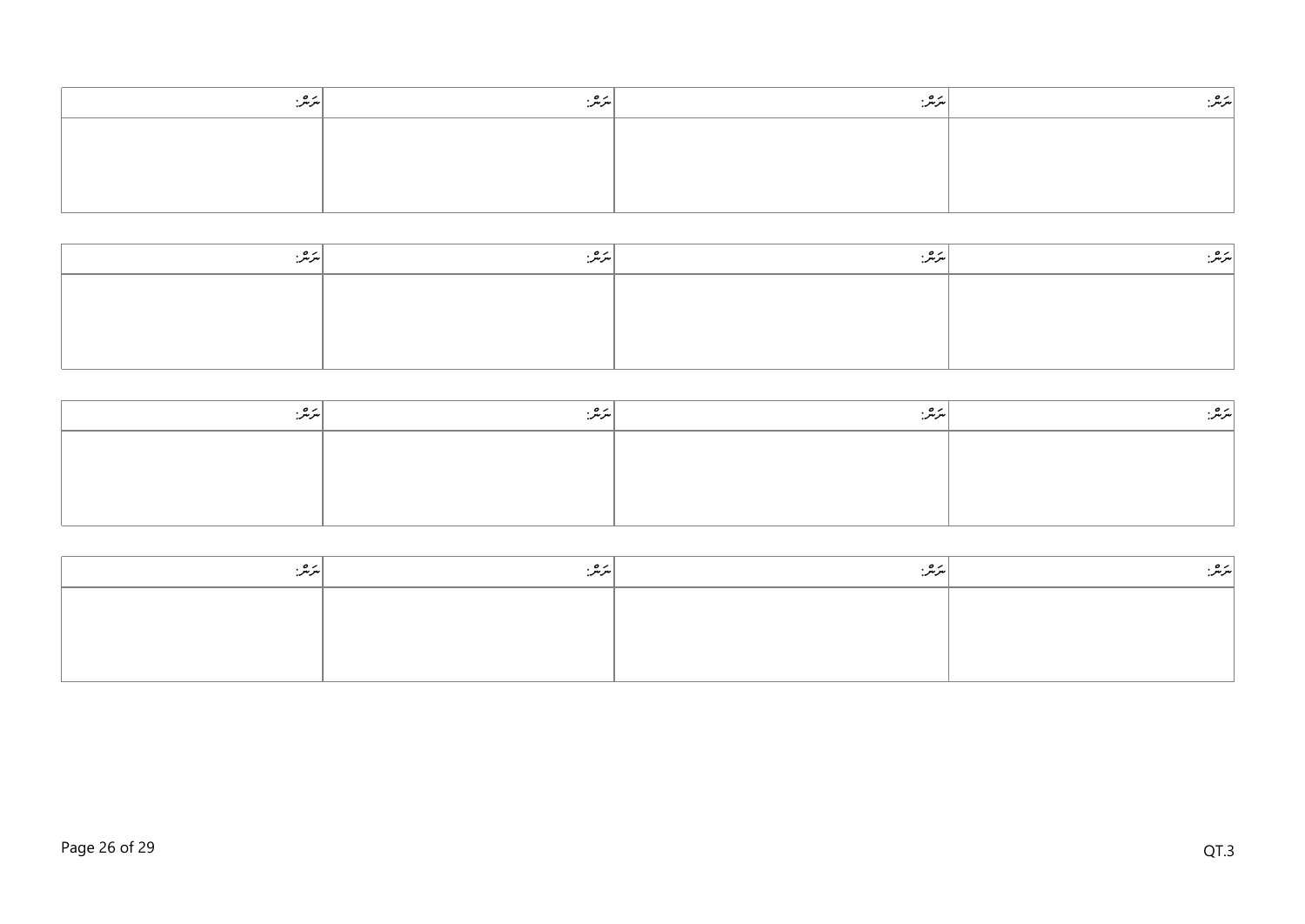| $\cdot$ | ο. | $\frac{\circ}{\cdot}$ | $\sim$<br>سرسر |
|---------|----|-----------------------|----------------|
|         |    |                       |                |
|         |    |                       |                |
|         |    |                       |                |

| ايرعر: | ر ه<br>. . |  |
|--------|------------|--|
|        |            |  |
|        |            |  |
|        |            |  |

| بر ه | 。 | $\overline{\phantom{0}}$<br>َ سومس. |  |
|------|---|-------------------------------------|--|
|      |   |                                     |  |
|      |   |                                     |  |
|      |   |                                     |  |

| 。<br>. س | ىرىىر |  |
|----------|-------|--|
|          |       |  |
|          |       |  |
|          |       |  |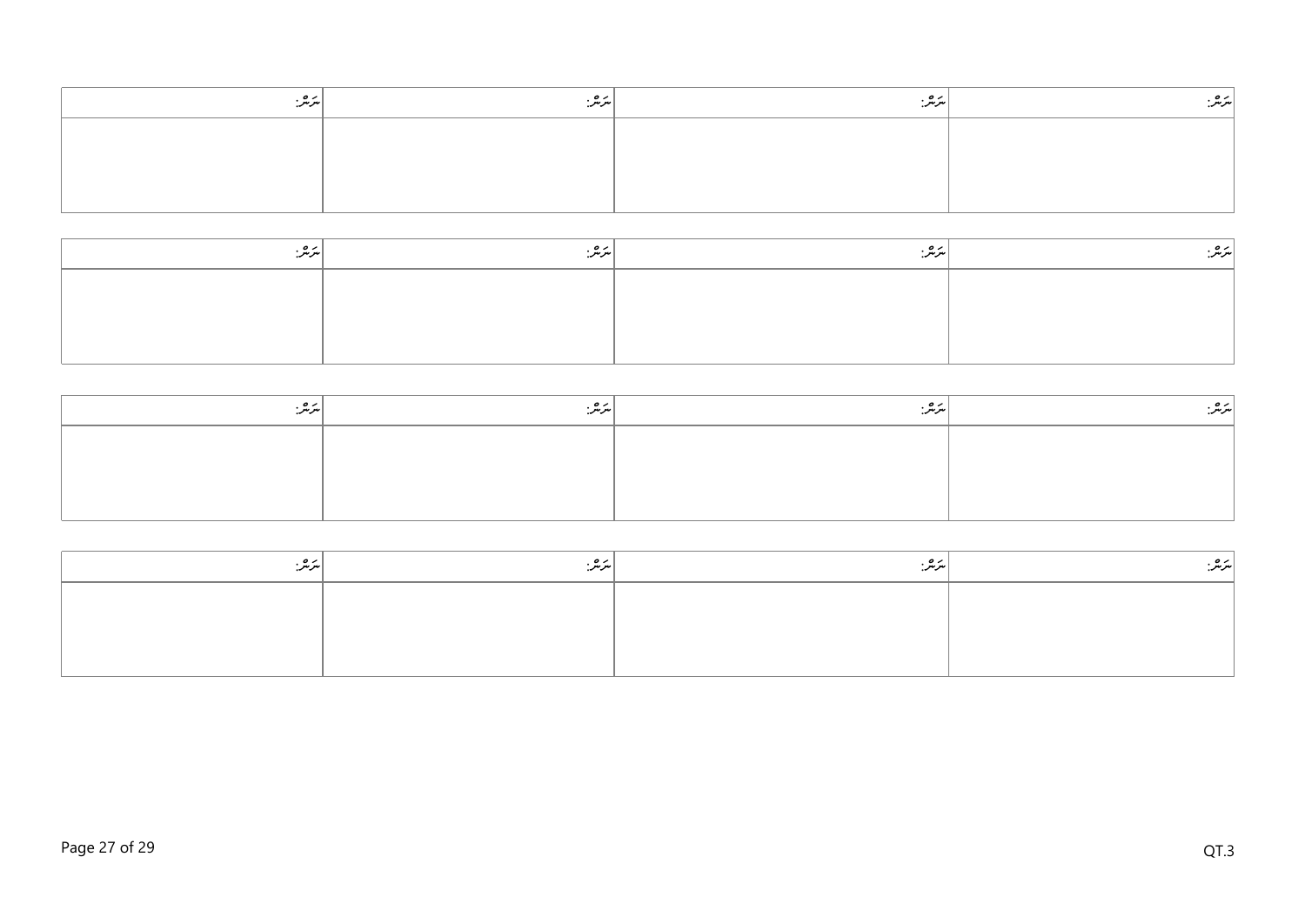| ير هو . | $\overline{\phantom{a}}$ | يرمر | لتزمثن |
|---------|--------------------------|------|--------|
|         |                          |      |        |
|         |                          |      |        |
|         |                          |      |        |

| ىر تىر: | $\circ$ $\sim$<br>" سرسر . | يترمير | o . |
|---------|----------------------------|--------|-----|
|         |                            |        |     |
|         |                            |        |     |
|         |                            |        |     |

| 'تترنثر: | 。<br>,,,, |  |
|----------|-----------|--|
|          |           |  |
|          |           |  |
|          |           |  |

|  | . ه |
|--|-----|
|  |     |
|  |     |
|  |     |